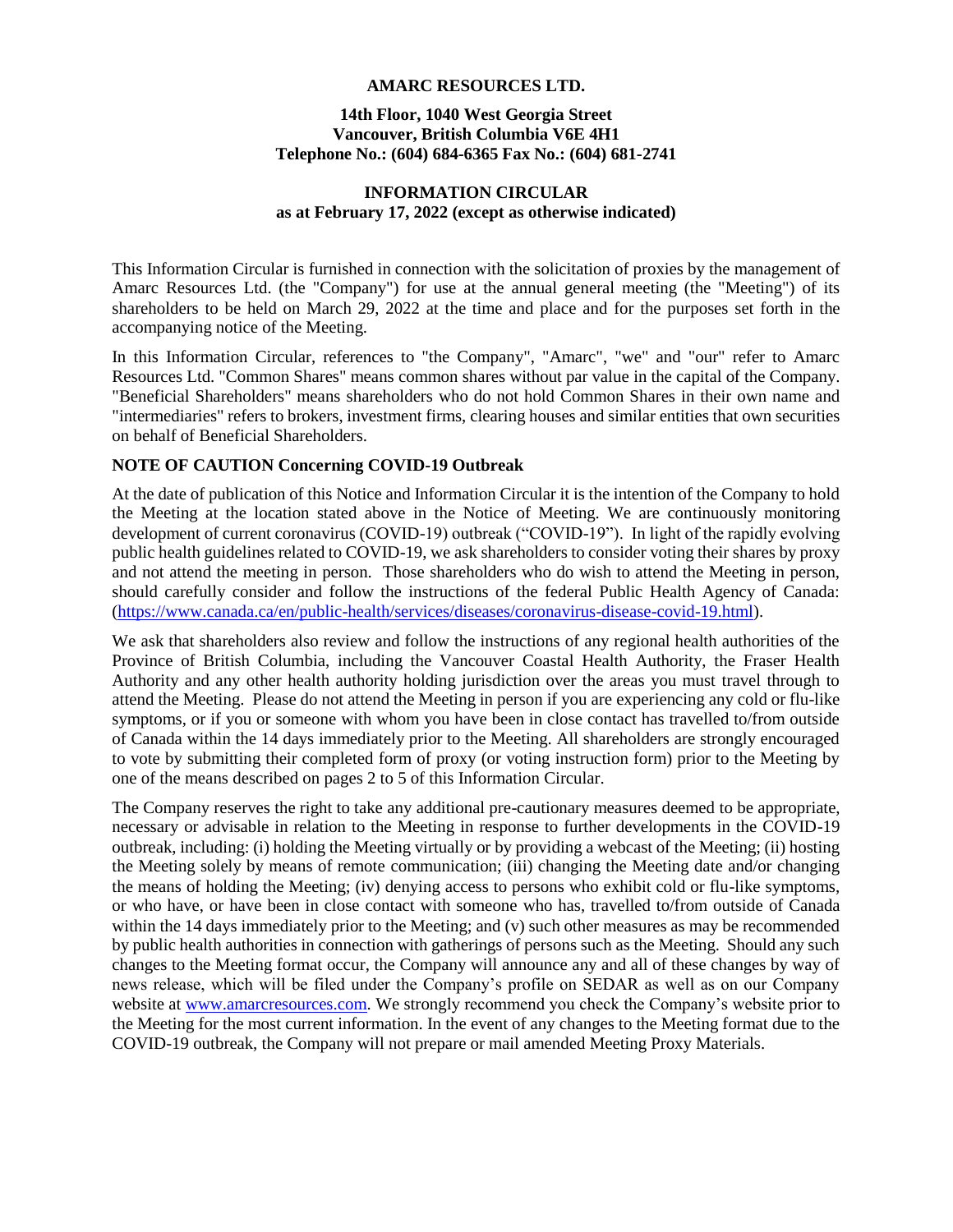# **GENERAL PROXY INFORMATION**

### **SOLICITATION OF PROXIES**

The solicitation of proxies will be primarily by mail, but proxies may be solicited personally or by telephone by directors, officers and regular employees of the Company. The Company will bear all costs of this solicitation. We have arranged for intermediaries to forward the meeting materials to beneficial owners of the Common Shares held of record by those intermediaries and we may reimburse the intermediaries for their reasonable fees and disbursements in that regard.

### **APPOINTMENT OF PROXYHOLDERS**

The individuals named in the accompanying form of proxy (the "Proxy") are directors and/or officers of the Company. **If you are a shareholder entitled to vote at the Meeting, you have the right to appoint a person or company other than either of the persons designated in the Proxy, who need not be a shareholder, to attend and act for you and on your behalf at the Meeting. You may do so either by inserting the name of that other person in the blank space provided in the Proxy or by completing and delivering another suitable form of proxy.**

### **VOTING BY PROXYHOLDER**

The persons named in the Proxy will vote or withhold from voting the Common Shares represented thereby in accordance with your instructions on any ballot that may be called for. If you specify a choice with respect to any matter to be acted upon, your Common Shares will be voted accordingly. The Proxy confers discretionary authority on the persons named therein with respect to:

- (a) each matter or group of matters identified therein for which a choice is not specified, other than the appointment of an auditor and the election of directors,
- (b) any amendment to or variation of any matter identified therein, and
- (c) any other matter that properly comes before the Meeting.

### **In respect of a matter for which a choice is not specified in the Proxy, the persons named in the Proxy will vote the Common Shares represented by the Proxy for the approval of such matter.**

#### **REGISTERED SHAREHOLDERS**

Registered shareholders may wish to vote by proxy whether or not they are able to attend the Meeting in person. Registered shareholders electing to submit a proxy may do so using one of the following methods:

- (a) complete, date and sign the enclosed form of proxy and return it to the Company's transfer agent, Computershare Investor Services Inc. ("Computershare"), by fax within North America at 1-866- 249-7775, outside North America at (416) 263-9524, or by mail to the 8th Floor, 100 University Avenue, Toronto, Ontario, M5J 2Y1 or by hand delivery at 3rd Floor, 510 Burrard Street, Vancouver, British Columbia, V6C 3B9; or
- (b) use a touch-tone phone to transmit voting choices to a toll free number. Registered shareholders must follow the instructions of the voice response system and refer to the enclosed proxy form for the toll free number, the holder's account number and the proxy access number; or
- (c) log on to Computershare's website at www.investorvote.com. Registered shareholders must follow the instructions on the website and refer to the enclosed proxy form for the holder's account number and the proxy access number; and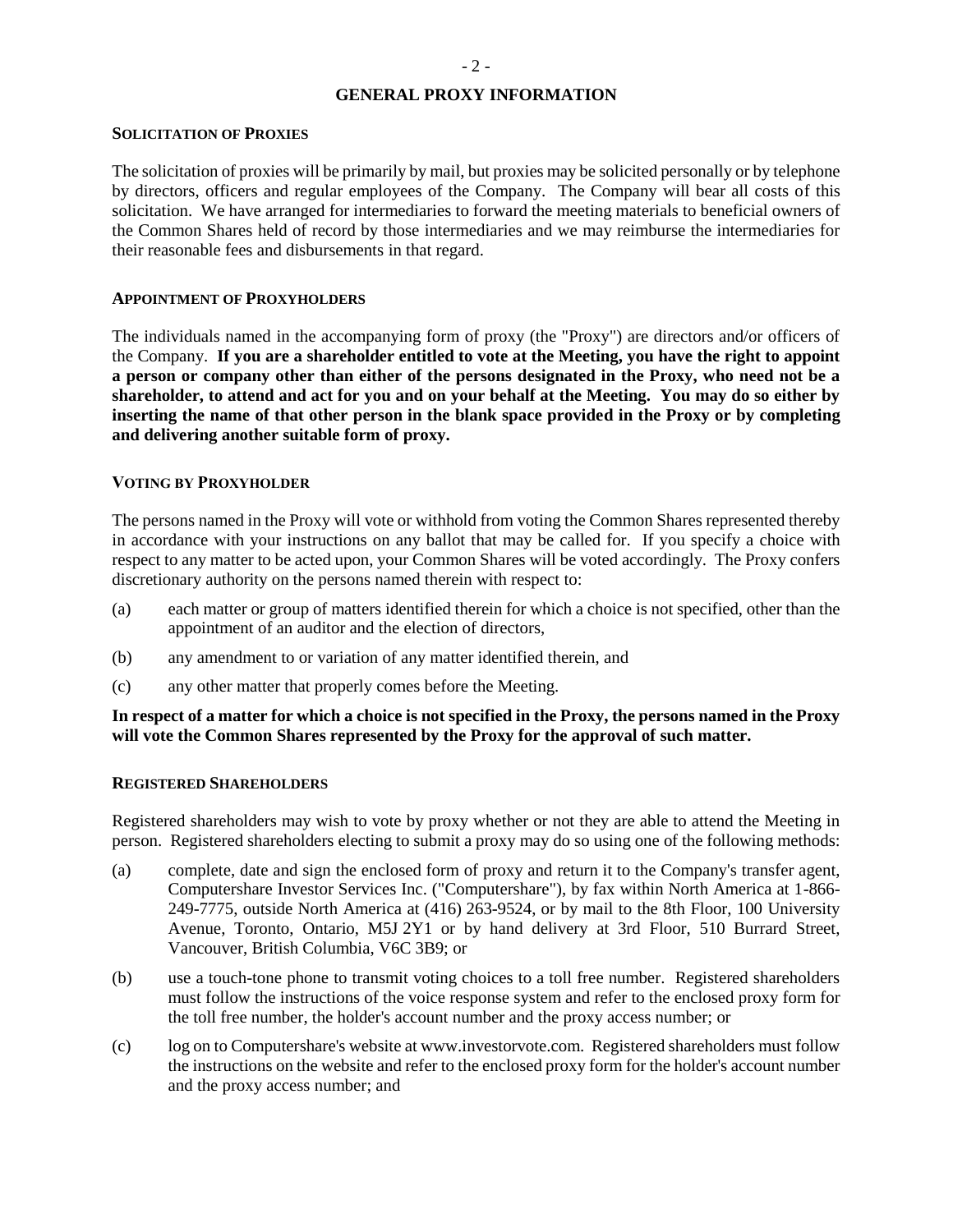in all cases the proxy must be received at least 48 hours (excluding Saturdays, Sundays and statutory holidays) before the Meeting or the adjournment thereof at which the proxy is to be used.

### **BENEFICIAL SHAREHOLDERS**

The following information is of significant importance to shareholders who do not hold Common Shares in their own name. Beneficial Shareholders should note the only proxies that can be recognized and acted upon at the Meeting are those deposited by registered shareholders (those whose names appear on the records of the Company as the registered holders of Common Shares) or as set out in the following disclosure.

If Common Shares are listed in an account statement provided to a shareholder by a broker, then in almost all cases those Common Shares will not be registered in the shareholder's name on the records of the Company. Such Common Shares will more likely be registered under the names of the shareholder's broker or an agent of that broker. In Canada the vast majority of such Common Shares are registered under the name of CDS & Co. (the registration name for The Canadian Depository for Securities Limited, which acts as nominee for many Canadian brokerage firms), and in the United States, under the name of Cede & Co. as nominee for The Depository Trust Company (which acts as depository for many U.S. brokerage firms and custodian banks).

Intermediaries are required to seek voting instructions from Beneficial Shareholders in advance of shareholders' meetings. Every intermediary has its own mailing procedures and provides its own return instructions to clients.

There are two kinds of Beneficial owners - those who object to their name being made known to the issuers of securities which they own (called OBOs for Objecting Beneficial Owners) and those who do not object to the issuers of the securities they own knowing who they are (called NOBOs for Non-Objecting Beneficial Owners).

The Company is taking advantage of provisions of National Instrument 54-101, which allow it to deliver proxy-related materials directly to its NOBOs. As a result NOBOs can expect to receive a scannable Voting Instruction Form ("VIF") from Computershare, our transfer agent. VIFs are to be completed and returned to Computershare following the instructions using one of the methods detailed on the VIF. Computershare tabulates results of VIFs received from NOBOs and provides appropriate instructions at the Meeting concerning Common Shares represented by VIFs they received prior to the Meeting.

Security holder materials are sent to both registered and non-registered owners of the Company's securities. If you are a non-registered owner, and the Company or its agent sent these materials directly to you, your name, address and information about your holdings of securities, were obtained in accordance with applicable securities regulatory requirements from the intermediary holding securities on your behalf.

By choosing to send these materials to you directly, the Company (and not the intermediary holding securities on your behalf) has assumed responsibility for (i) delivering these materials to you, and (ii) executing your proper voting instructions. Please return your VIF as specified in your request for voting instructions.

Management of the Company does not intend to pay for intermediaries to forward proxy-related materials to OBOs. If you are an OBO you will not receive the proxy-related materials unless your intermediary assumes the cost of delivery. If you are an OBO please follow the instructions of your intermediary carefully to ensure your Common Shares are voted at the Meeting.

The form of proxy supplied to you by your broker will be similar to the proxy provided to registered shareholders by the Company. However, its purpose is limited to instructing the intermediary on how to vote on your behalf. Most brokers now delegate responsibility for obtaining instructions from clients to Broadridge Financial Solutions Inc. ("Broadridge") in Canada and the United States. Broadridge mails a VIF in lieu of a proxy provided by the Company. The VIF will name the same persons as the Company's Proxy to represent you at the Meeting. You have the right to appoint a person (who need not be a Beneficial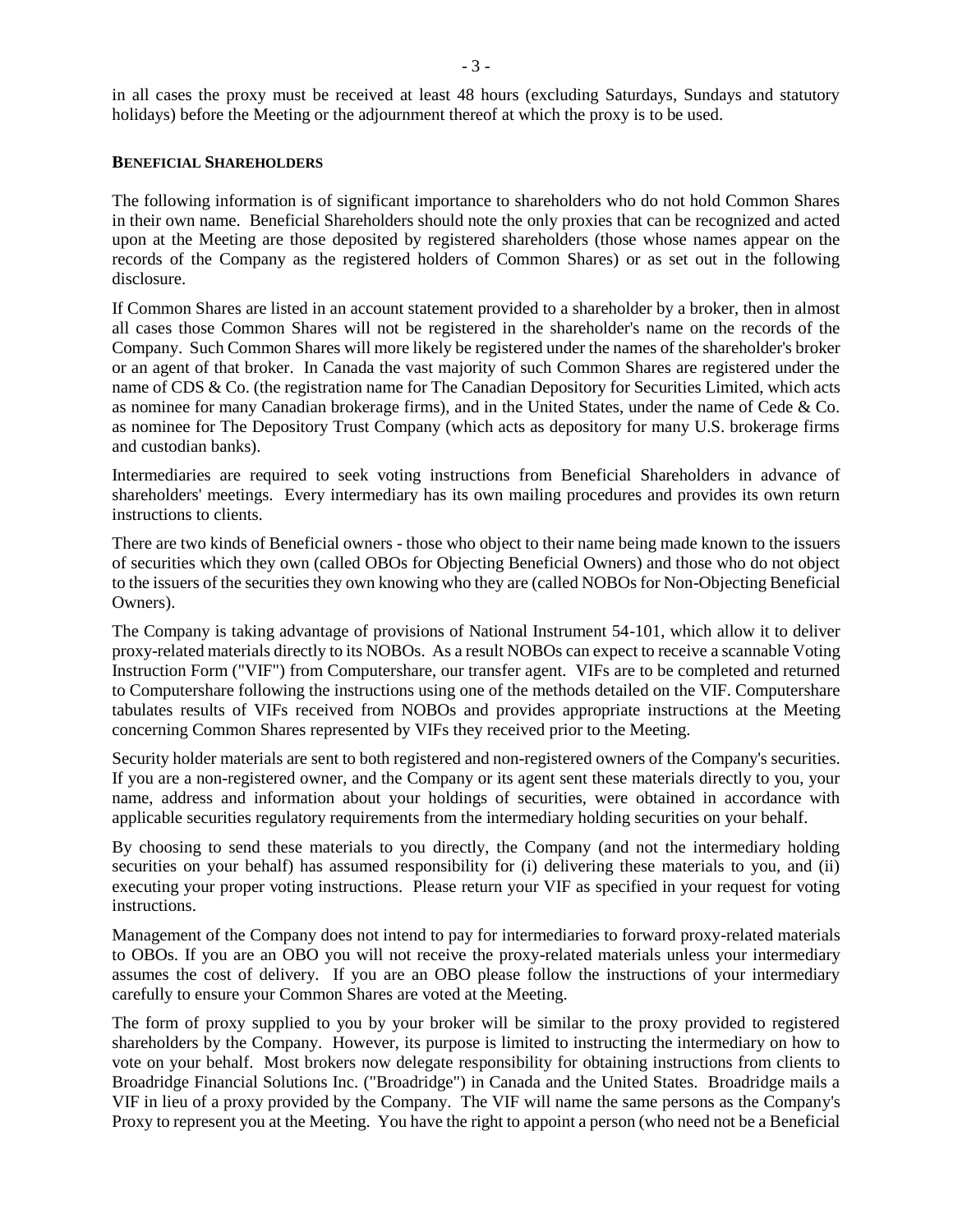Shareholder of the Company), different from the persons designated in the VIF, to represent your Common Shares at the Meeting, and that person may be you. To exercise this right, insert the name of your desired representative in the blank space provided in the VIF. The completed VIF must then be returned to Broadridge following Broadridge's instructions using one of the methods detailed on the VIF. Broadridge then tabulates results of all instructions received and provides appropriate instructions concerning voting of Common Shares to be represented at the Meeting. **If you receive a VIF from Broadridge, it must be completed and returned to Broadridge, in accordance with Broadridge's instructions, well in advance of the Meeting in order to: (a) have your Common Shares voted as per your instructions, or (b) to have an alternate representative you have chosen, if any, duly appointed to attend and vote your Common Shares on your behalf at the Meeting.**

#### **NOTICE TO SHAREHOLDERS IN THE UNITED STATES**

The solicitation of proxies involve securities of an issuer located in Canada and are being effected in accordance with the corporate laws of the Province of British Columbia, Canada and securities laws of the provinces of Canada. The proxy solicitation rules under the United States *Securities Exchange Act of 1934*, as amended, are not applicable to the Company or this solicitation, and this solicitation has been prepared in accordance with the disclosure requirements of the securities laws of the provinces of Canada. Shareholders should be aware that disclosure requirements under the securities laws of the provinces of Canada differ from the disclosure requirements under United States securities laws.

The enforcement by Shareholders of civil liabilities under United States federal securities laws may be affected adversely by the fact that the Company is incorporated under the *Business Corporations Act* (British Columbia) ("BCA"), as amended, certain of its directors and its executive officers are residents of Canada and a substantial portion of its assets and the assets of such persons are located outside the United States. Shareholders may not be able to sue a foreign company or its officers or directors in a foreign court for violations of United States federal securities laws. It may be difficult to compel a foreign company and its officers and directors to subject themselves to a judgment by a United States court.

#### **REVOCATION OF PROXIES**

In addition to revocation in any other manner permitted by law, a registered shareholder who has given a proxy may revoke it as follows:

- (a) sign a proxy bearing a later date or sign a valid notice of revocation, either of the foregoing to be signed by the registered shareholder or the registered shareholder's authorized attorney in writing, or, if the shareholder is a corporation, under its corporate seal by an officer or attorney duly authorized, and deliver the proxy bearing a later date to Computershare, or to the address of the registered office of the Company at 1500 Royal Centre, 1055 West Georgia Street, PO Box 11117, Vancouver, British Columbia, V6E 4N7, at any time up to and including the last business day that precedes the day of the Meeting or, if the Meeting is adjourned, the last business day that precedes any reconvening thereof, or to the chairman of the Meeting on the day of the Meeting or any reconvening thereof, or in any other manner provided by law, or
- (b) the registered shareholder may attend the Meeting in person and vote their Common Shares.

A revocation of a proxy will not affect a matter on which a vote is taken before the revocation.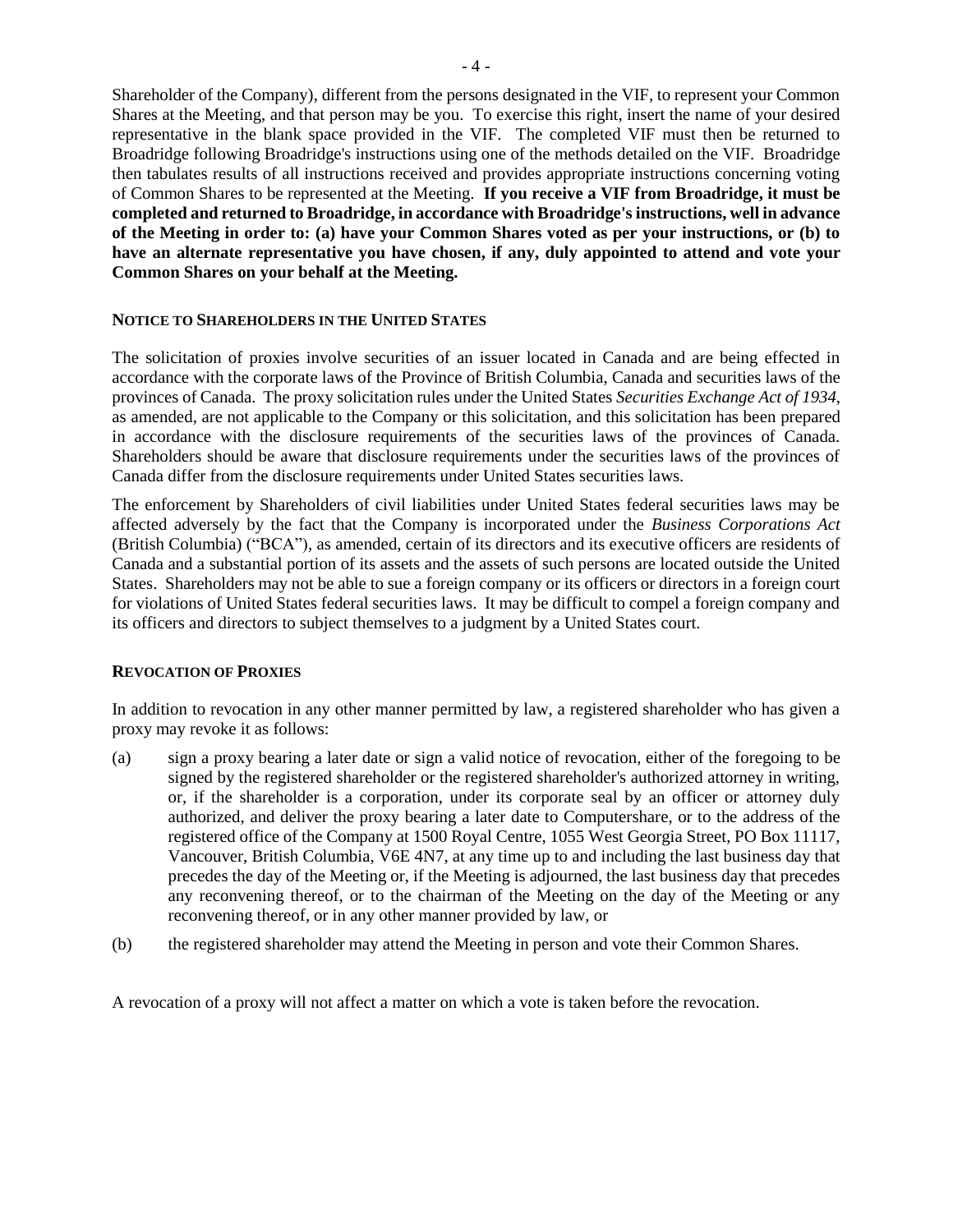#### **INTEREST OF CERTAIN PERSONS OR COMPANIES IN MATTERS TO BE ACTED UPON**

No director or executive officer of the Company, or any person who has held such a position since the beginning of the last completed financial year of the Company, nor any nominee for election as a director of the Company, nor any associate or affiliate of the foregoing persons, has any substantial or material interest, direct or indirect, by way of beneficial ownership of securities or otherwise, in any matter to be acted on at the Meeting other than the election of directors, the appointment of the auditor and as may be set out herein.

### **VOTING SECURITIES AND PRINCIPAL HOLDERS OF VOTING SECURITIES**

The board of directors (the "Board") of the Company has fixed February 17, 2022, as the record date (the "Record Date") for determination of persons entitled to receive notice of and to vote at the Meeting. Only shareholders of record at the close of business on the Record Date who either attend the Meeting personally or complete, sign and deliver a form of proxy in the manner and subject to the provisions described above will be entitled to vote or to have their Common Shares voted at the Meeting.

The Company's Common Shares are listed for trading on the TSX Venture Exchange (the "TSXV") and quoted on the OTCQB. As of the Record Date there were 186,602,894 Common Shares issued and outstanding, each carrying the right to one vote. No group of shareholders has the right to elect a specified number of directors, nor are there cumulative or similar voting rights attached to the Common Shares. The Company is also authorized to issue an unlimited number of Preferred Shares. There were no Preferred Shares issued and outstanding as at the Record Date.

To the knowledge of the directors and executive officers of the Company, no person or corporation beneficially owned, directly or indirectly, or exercised control or direction over, Common Shares carrying more than 10% of the voting rights attached to all outstanding Common Shares as at the Record Date, except for the following:

|                         |                              | <b>Percentage of Issued Common</b> |
|-------------------------|------------------------------|------------------------------------|
| <b>Shareholder Name</b> | Number of Common Shares Held | Shares                             |
| Robert Dickinson        | 28.969.687                   | 15.52%                             |

Notes:

(1) The above information was supplied to the Company by the shareholder and from the insider reports available at [www.sedi.ca.](http://www.sedi.ca/)

(2) Robert Dickinson holds 26,396 687 Common Shares personally; and 2,600,000 Common Shares are held by Dickinson Farms Ltd., a company controlled by Mr. Dickinson.

#### **VOTES NECESSARY TO PASS RESOLUTIONS**

With respect to the election of directors, there are four (4) director positions to be filled. If there are more nominees for election as directors than there are vacancies to fill, the four (4) nominees receiving the greatest number of votes will be elected. If the number of nominees for election is equal to the number of vacancies to be filled, all such nominees will be declared elected by acclamation. A simple majority of affirmative votes cast at the Meeting is required to pass the other resolutions described herein.

### **ELECTION OF DIRECTORS**

The Board has determined that the number of persons to be elected as directors of the Company be set at four (4). Each of the current directors' term of office will end at the conclusion of the Meeting. Unless the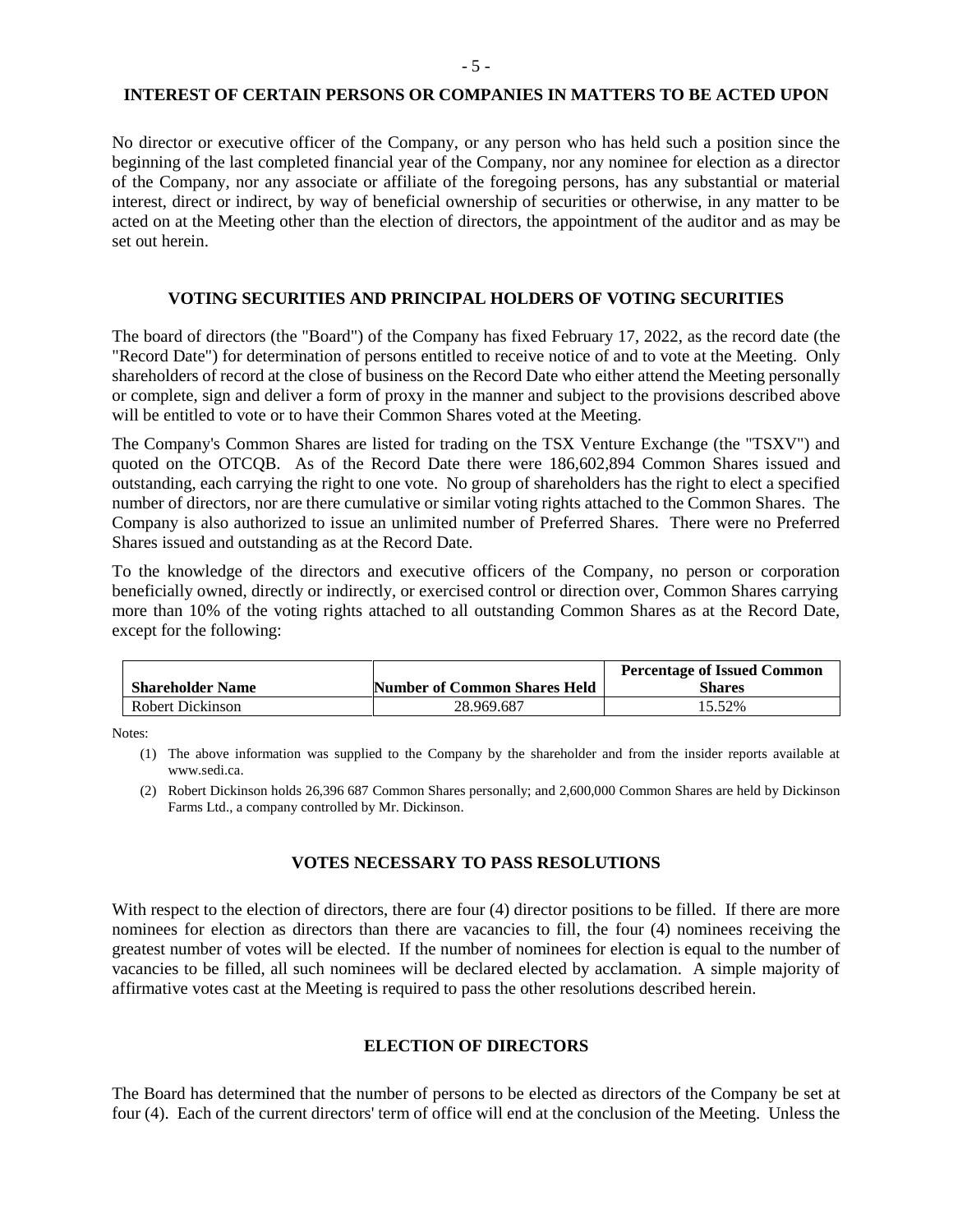director's office is vacated earlier in accordance with provisions of the *Business Corporations Act* (British Columbia), each director elected will hold office until the conclusion of the Company's next annual general meeting, or, if no director is then elected, until a successor is elected.

### **Advance Notice Provision**

On September 19, 2013, the shareholders of the Company approved the alteration of the Company's articles for the purpose of adopting advance notice provisions (the "Advance Notice Provision"). The Advance Notice Provision provides for advance notice to the Company in circumstances where nominations of persons for election to the Board are made by shareholders of the Company other than pursuant to: (i) a requisition of a meeting made pursuant to the provisions of the BCA; or (ii) a shareholder proposal made pursuant to the provisions of the BCA.

Among other things, the Advance Notice Provision fixes a deadline by which holders of Common Shares must submit director nominations to the Company prior to any annual general meeting, or any special meeting of shareholders at which there will be an election of directors, and sets forth the minimum information that a shareholder must include in the notice to the Company for the notice to be in proper written form.

The Advance Notice Provision also requires all proposed director nominees to deliver a written representation and agreement that such candidate for nomination, if elected as a director of the Company, will comply with all applicable corporate governance, conflict of interest, confidentiality, share ownership, majority voting and insider trading policies and other policies and guidelines of the Company applicable to directors and in effect during such person's term in office as a director.

The foregoing is merely a summary of the Advance Notice Provision, is not comprehensive and is qualified by the full text of such provision, which is available in Schedule "A" of the Company's Information Circular filed on August 21, 2013 under the Company's profile on SEDAR at [www.sedar.com.](http://www.sedar.com/)

### **Management's Director Nominees**

The following disclosure sets out the names of management's four (4) nominees for election as director, all major offices and positions with the Company and any of its significant affiliates each now holds, each nominee's principal occupation, business or employment, the period of time during which each has been a director of the Company and the number of Common Shares of the Company beneficially owned by each director, both directly and indirectly, or over which each director exercised control or direction as at the Record Date:

| <b>Name of Nominee;</b><br><b>Current Position with the Company</b><br>and Province of Residence | <b>Period as a Director</b><br>of the Company | <b>Common Shares</b><br><b>Beneficially</b><br>Owned or<br>Controlled <sup>(1)</sup> |
|--------------------------------------------------------------------------------------------------|-----------------------------------------------|--------------------------------------------------------------------------------------|
| T. Barry Coughlan <sup>(2)</sup><br>Director<br>British Columbia, Canada                         | Since February 2009                           | 86,000                                                                               |
| Scott Cousens <sup>(2)</sup><br>Director<br>British Columbia, Canada                             | Since September 1995                          | 148,300                                                                              |
| Robert Dickinson<br>Chairman of the Board and Director<br>British Columbia, Canada               | Since April 1993                              | $28,969,687^{(3)}$                                                                   |
| Diane Nicolson $(2)$<br>President, CEO and Director<br>British Columbia, Canada                  | Since June 2017                               | 718,000                                                                              |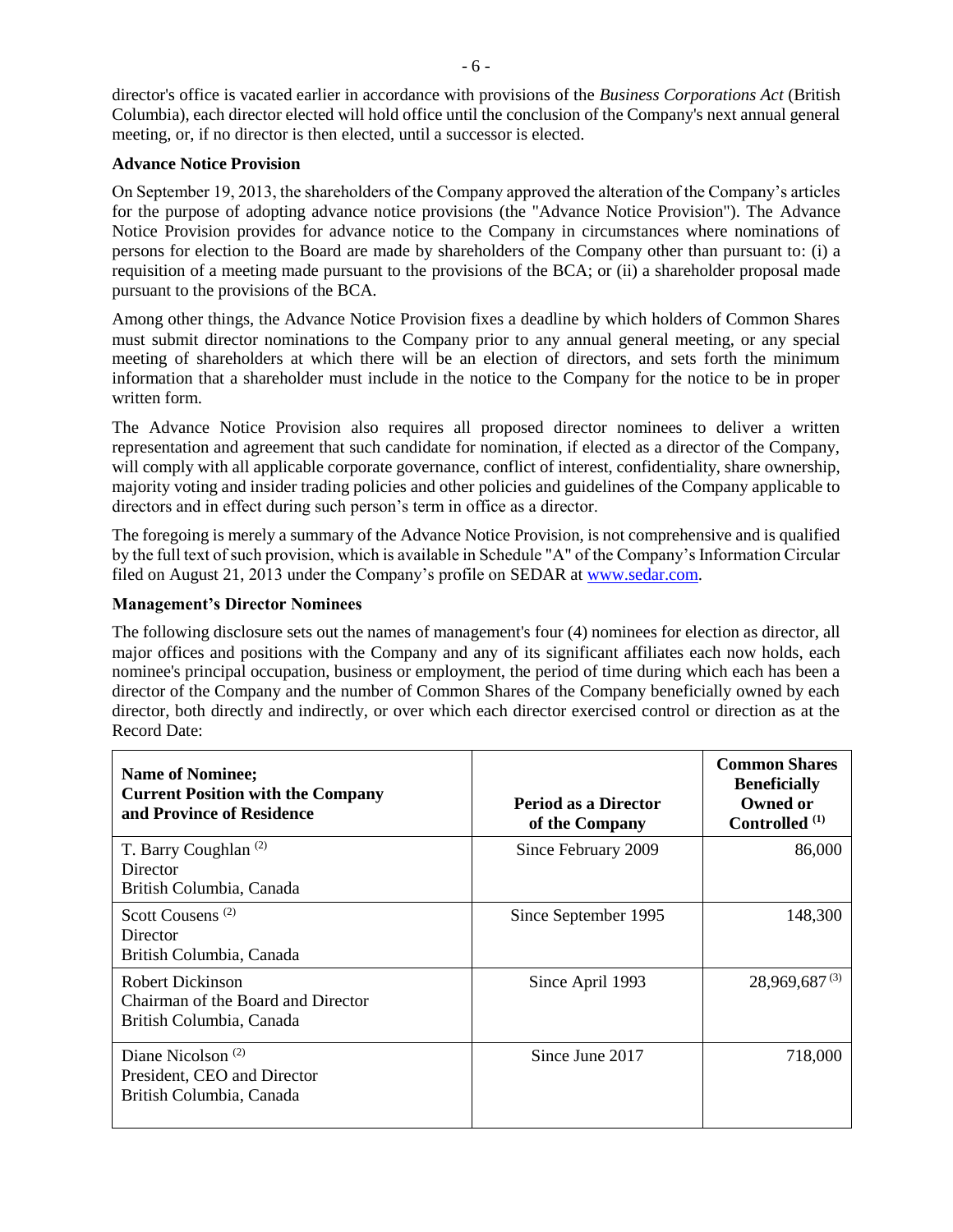Notes:

- (1) The information as to number of Common Shares beneficially owned or controlled is not within the knowledge of the management of the Company and has been furnished by the respective nominees as filed on SEDI. Each nominee has held the same or a similar principal occupation with the organization indicated or a predecessor thereof for the last five years.
- (2) Member of the audit committee.
- (3) Of the 28.969.687 Common Shares held by Mr. Dickinson, 26,396 687 Common Shares are held by him personally, and 2,600,000 Common Shares are beneficially owned through a private company controlled by Mr. Dickinson (Dickinson Farms Ltd.). He also holds 5,000,000 warrants to purchase Common Shares.

#### **PENALTIES, SANCTIONS AND ORDERS**

Except as disclosed below, within the last 10 years before the date of this Information Circular, no proposed nominee for election as a director of the Company was a director or executive officer of any company (including the Company in respect of which this Information Circular is prepared) or acted in that capacity for a company that was:

- (a) subject to a cease trade or similar order or an order denying the relevant company access to any exemptions under securities legislation, for more than 30 consecutive days;
- (b) subject to an event that resulted, after the director or executive officer ceased to be a director or executive officer, in the company being the subject of a cease trade or similar order or an order that denied the relevant company access to any exemption under the securities legislation, for a period of more than 30 consecutive days;
- (c) within a year of that person ceasing to act in that capacity, became bankrupt, made a proposal under any legislation relating to bankruptcy or insolvency or was subject to or instituted any proceedings, arrangement or compromise with creditors or had a receiver, receiver manager or trustee appointed to hold its assets; or has become bankrupt, made a proposal under any legislation relating to bankruptcy or insolvency, or become subject to or instituted any proceedings, arrangement or compromise with creditors, or had a receiver, receiver manager or trustee appointed to hold the assets of the proposed director;
- (d) subject to any penalties or sanctions imposed by a court relating to securities legislation or by a securities regulatory authority or has entered into a settlement agreement with a securities regulatory authority; or
- (e) subject to any other penalties or sanctions imposed by a court or a regulatory body that would likely be considered important to a reasonable securityholder in deciding whether to vote for a proposed director.

As publicly disclosed on SEDAR at www.sedar.com, Great Basin Gold Ltd. ("GBG"), a company on whose Board Mr. T. Barry Coughlan served, became insolvent and was liquidated commencing in 2012. GBG was developing two gold projects using substantial debt financing when gold prices began their precipitous fall. Mr. Coughlan resigned from the GBG Board on June 30, 2013.

#### **DIRECTORSHIP**

Several directors of the Company also serve as directors of one or more other resource companies involved in mineral exploration and/or development. It may occur from time to time that, as a consequence of his activity in the mineral industry and serving on such other boards, a director may become aware of potential resource property opportunities which are of interest to more than one of the companies on whose boards that person serves. Furthermore, it is possible that the directors of the Company and the directors of one or more such other companies (many of which are described herein) may also agree to allow joint participation on the Company's properties or the properties of that other company. Accordingly, situations may arise in the ordinary course which will involve a director in an actual or potential conflict of interest, as well as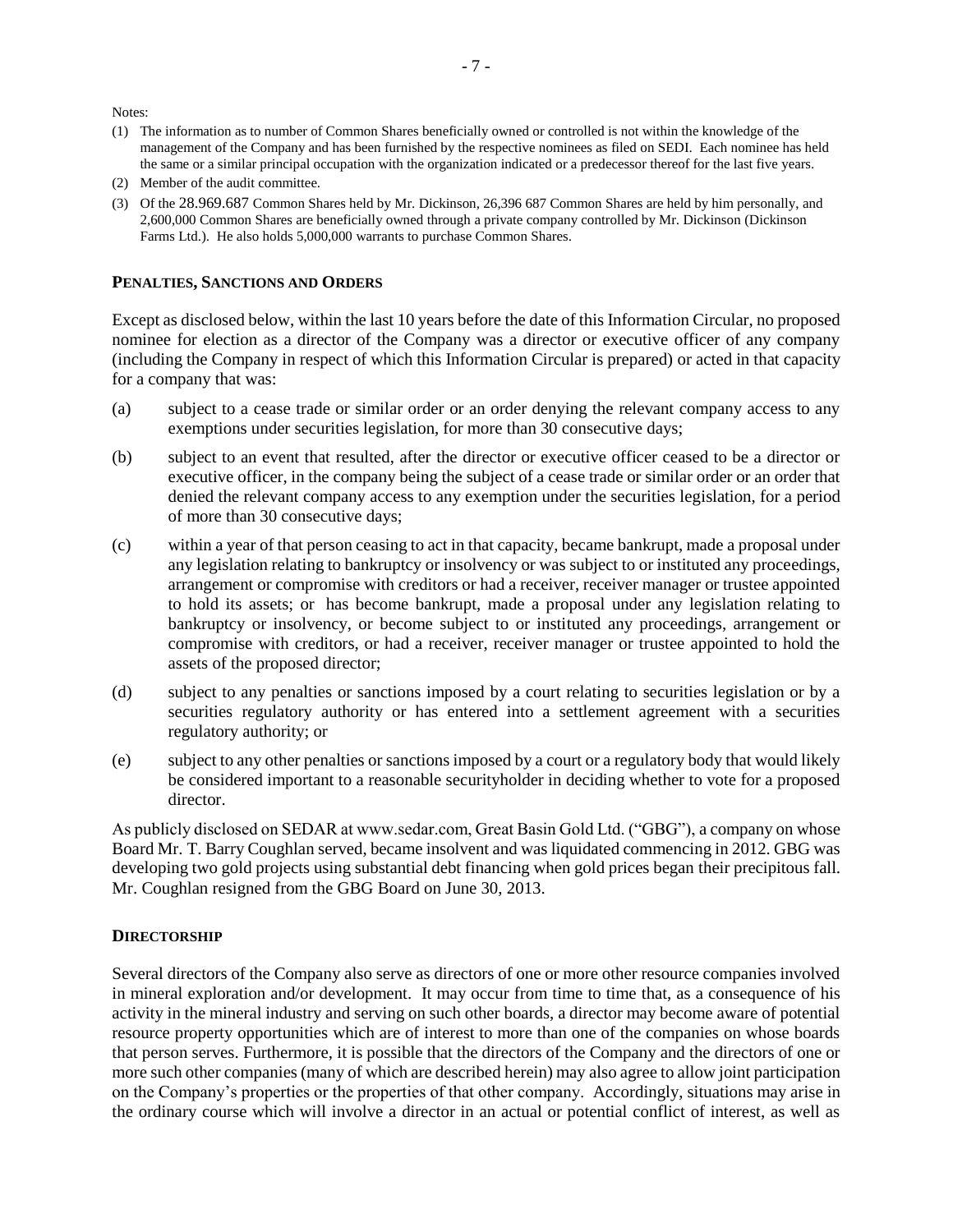issues in connection with the general obligation of a director to make corporate opportunities available to the company on whose board the director serves. In all such events, any director is required to disclose a financial interest in a contract or transaction by virtue of office, employment or security holdings or other such interest in another company or in a property interest under consideration by the Board, and is obliged to abstain from voting as a director of the Company in respect of any transaction involving that other company or in respect of any property in which an interest is held by him. The directors will use their best business judgment to avoid situations where conflicts or corporate opportunity issues might arise, and they must at all times fulfill their duties to act honestly and in the best interests of the Company as required by law.

### **BIOGRAPHICAL INFORMATION ON NOMINEES**

The following information as to principal occupation, business or employment is not within the knowledge of the management of the Company and has been furnished by the respective nominees.

### **T. Barry Coughlan – Director**

Mr. Coughlan is a self-employed businessman and financier, and senior executive with extensive international experience in capital markets who has been involved in the financing of publicly traded companies for over 30 years. During this period Mr. Coughlan has been involved in the financing of over 30 private companies, which subsequently listed on both international and North American financial markets. His principal occupation is President and Director of TBC Ventures Ltd., a private investment company.

| Company                         | <b>Positions Held</b>  | From          | T <sub>0</sub> |
|---------------------------------|------------------------|---------------|----------------|
| Amarc Resources Ltd.            | Director               | February 2009 | Present        |
| Northcliff Resources Ltd.       | Director               | June 2011     | Present        |
| Rathdowney Resources Ltd.       | Director               | March 2011    | Present        |
| Quadro Resources Ltd.           | President and Director | June 1986     | Present        |
| Mineral Mountain Resources Ltd. | Chairman and Director  | December 2014 | Present        |
| Vatic Ventures Corporation      | Director               | January 2011  | August 2020    |

Mr. Coughlan is, or was within the past five years, an officer and/or director of the following companies:

#### **Scott D. Cousens – Director**

Scott Cousens provides management, technical and financial services to a number of publicly traded companies. Mr. Cousens' focus since 1991 has been the development of relationships within the international investment community. Substantial financings and subsequent corporate success has established strong ties with North American, European and Asian investors.

Mr. Cousens is, or was within the past five years, an officer and/or director of the following public companies: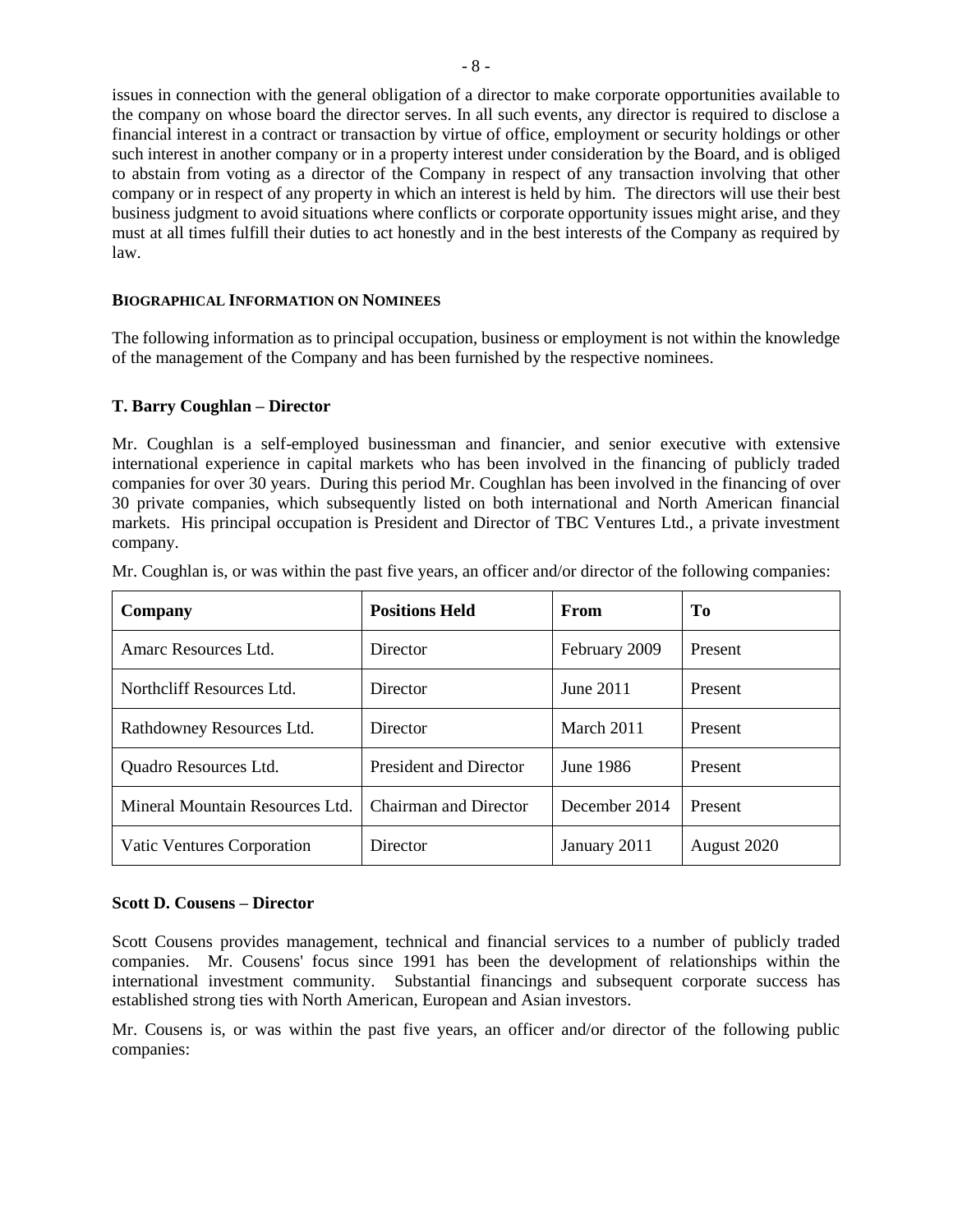| Company                        | <b>Positions Held</b>        | From           | T <sub>0</sub> |
|--------------------------------|------------------------------|----------------|----------------|
| Amarc Resources Ltd.           | Director                     | September 1995 | Present        |
| Heatherdale Resources Ltd.     | <b>Chairman and Director</b> | November 2009  | June 2017      |
| Northcliff Resources Ltd.      | Director                     | May 2012       | Present        |
| Quartz Mountain Resources Ltd. | Chairman and Director        | November 2012  | June 2017      |

### **Robert A. Dickinson, B.Sc., M.Sc. – Executive Chairman of the Board and Director**

Robert Dickinson is an economic geologist who serves as a member of management of several mineral exploration companies, primarily those for whom Hunter Dickinson Services Inc. ("HDSI") provides services. He holds a Bachelor of Science degree (Hons. Geology) and a Master of Science degree (Business Administration - Finance) from the University of British Columbia. Mr. Dickinson has been active in mineral exploration for over 45 years and was inducted into the Canadian Mining Hall of Fame in 2012. He is a director of HDSI. He is also President and Director of United Mineral Services Ltd., a private resource company.

Mr. Dickinson is, or was within the past five years, an officer and/or director of the following public companies:

| Company                        | <b>Positions Held</b>  | <b>From</b>   | To            |
|--------------------------------|------------------------|---------------|---------------|
| Amarc Resources Ltd.           | Director               | April 1993    | Present       |
|                                | Chairman<br>April 2004 |               | Present       |
| Heatherdale Resources Ltd.     | Director               | November 2009 | August 2020   |
|                                | Director<br>June 1994  |               | Present       |
| Northern Dynasty Minerals Ltd. | Chairman               | April 2004    | Present       |
|                                | Director               | December 2011 | February 2019 |
| Quartz Mountain Resources Ltd. | Chairman               | December 2017 | February 2019 |
| <b>Taseko Mines Limited</b>    | Director               | January 1991  | Present       |
| Northcliff Resources Ltd.      | Director               | May 2012      | Present       |

#### **Dr. Diane S. Nicolson – President, CEO and Director**

Diane Nicolson has a B.Sc. degree in Geology from the University of London, a PhD in Economic Geology from the University of Wales and more than 20 years international experience in the global exploration and mining industry. She has worked for both major and junior mining companies, including Rio Tinto, Minera Antamina, Noranda and Cambior. Prior to joining HDSI, she was primarily invovled with business development and new project assessment and acquisitions, with a particular focus on Latin America where she was based for 13 years.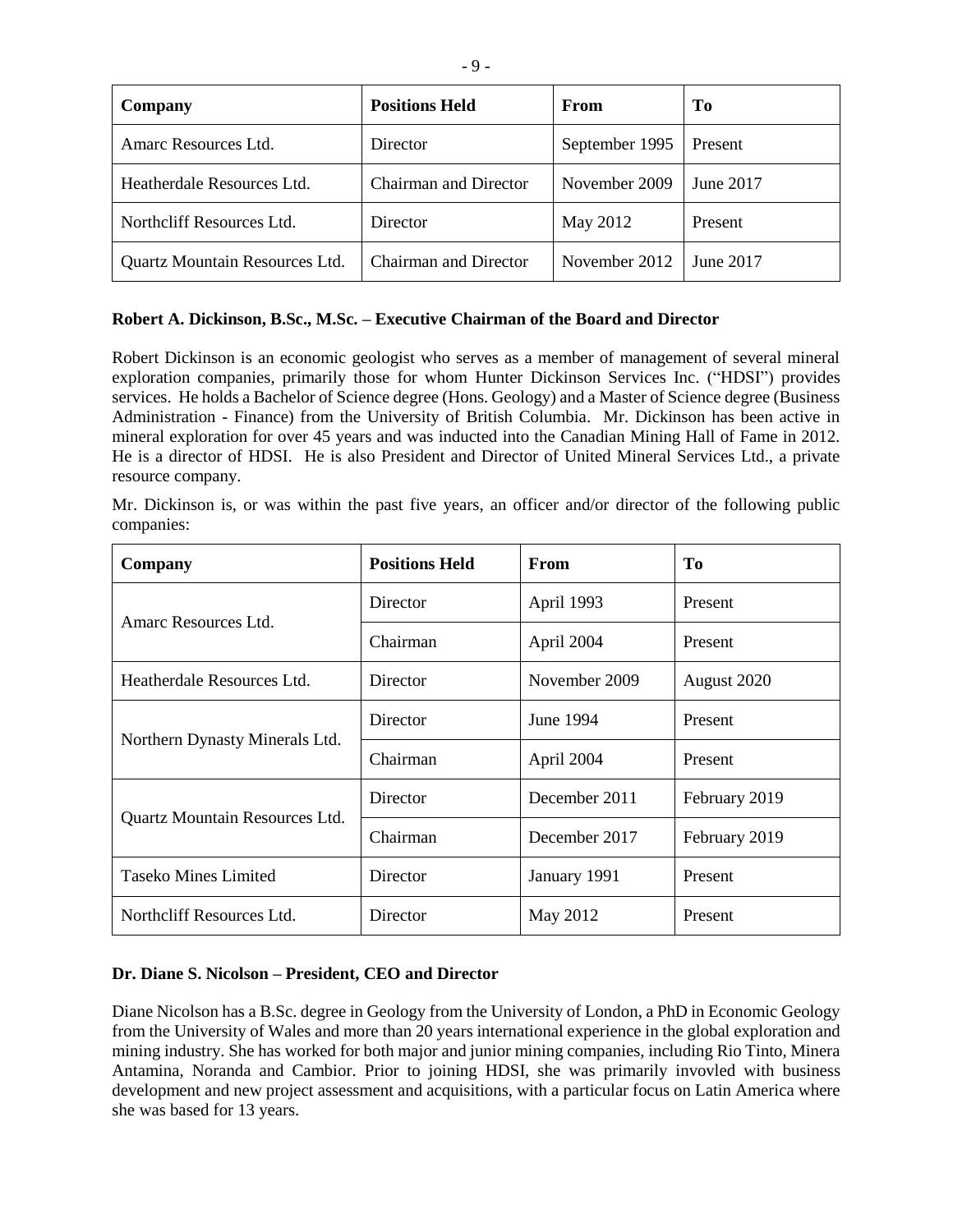Dr. Nicolson joined HDSI in 2007 as a member of the global business development team and is currently as President and CEO of Amarc Resources Ltd., being responsible for management, strategic planning and corporate and project operations.

Dr. Nicolson is, or was within the past five years, an officer of the following public companies:

| Company                | <b>Positions Held</b>          | <b>From</b>   | To      |
|------------------------|--------------------------------|---------------|---------|
|                        | Director                       | June 2017     | Present |
| Amarc Resources Ltd.   | President                      | November 2014 | Present |
|                        | <b>Chief Executive Officer</b> | February 2019 | Present |
| Mirasol Resources Ltd. | Director                       | March 2019    | Present |

### **APPOINTMENT OF AUDITOR**

De Visser Gray LLP, Chartered Professional Accountants, of Suite 401 – 905 West Pender Street, Vancouver, British Columbia, will be nominated at the Meeting for reappointment as auditor of the Company, based upon a recommendation of the audit committee.

### **AUDIT COMMITTEE AND RELATIONSHIP WITH AUDITOR**

National Instrument 52-110 of the Canadian Securities Administrators ("NI 52-110") requires the Company, as a venture issuer, to disclose annually in its information circular certain information concerning the constitution of its audit committee and its relationship with its independent auditor, set forth as follows.

#### **THE AUDIT COMMITTEE'S CHARTER**

The audit committee has adopted a charter setting out its mandate and responsibilities. A copy of the audit committee charter is available on the Company's website [www.amarcresources.com.](http://www.amarcresources.com/)

### **COMPOSITION OF THE AUDIT COMMITTEE**

Members of the audit committee are Scott Cousens (Chair), T. Barry Coughlan and Diane Nicolson. All members are financially literate and Messrs. Coughlan and Cousens are independent.

Presently no member of the audit committee qualifies as an "audit committee financial expert" under the rules of the United States Securities and Exchange Commission. Each of the members of the audit committee is however "financially literate" within the meaning of NI 52-110. Given that the Company's business is presently limited to the exploration of its mineral properties without any active mine operations, we believe that the members of the audit committee have sufficient expertise to discharge their obligations as members of the committee. Should the Company's exploration activities materially increase in scope or progress to mining operations, we anticipate the appointment of a member of the Board of Directors that would qualify as an "audit committee financial expert" to the audit committee.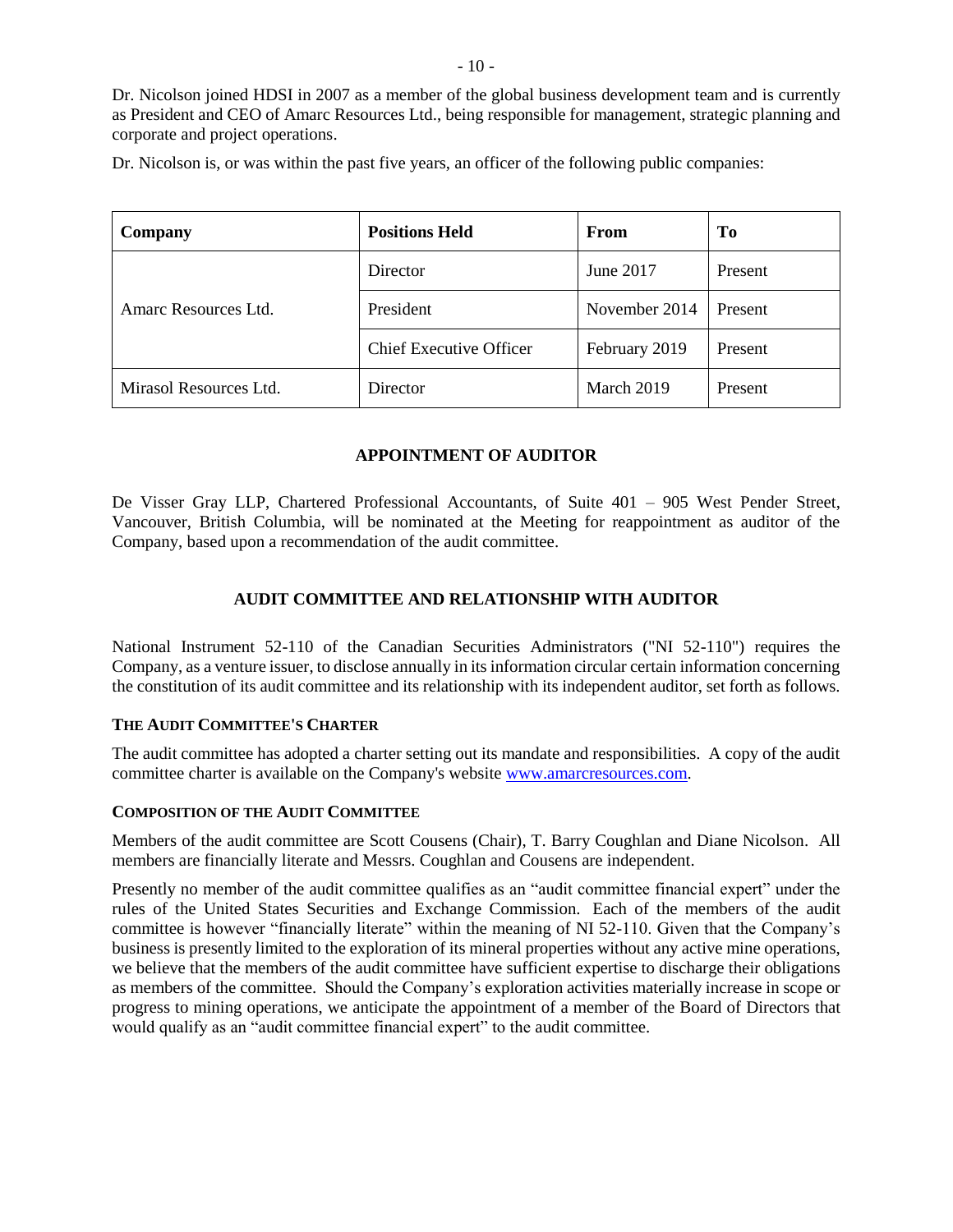### **RELEVANT EDUCATION AND EXPERIENCE**

See disclosure under heading "Biographical Information on Nominees".

As a result of their education and experience, each member of the audit committee has familiarity with, an understanding of, or experience in:

- the accounting principles used by the Company to prepare its financial statements, and the ability to assess the general application of those principles in connection with estimates, accruals and reserves;
- reviewing or evaluating financial statements that present a breadth and level of complexity of accounting issues that are generally comparable to the breadth and complexity of issues that can reasonably be expected to be raised by the Company's financial statements; and
- an understanding of internal controls and procedures for financial reporting.

### **AUDIT COMMITTEE OVERSIGHT**

The audit committee has not made any recommendations to the Board to nominate or compensate any external auditor that was not adopted by the Board.

### **RELIANCE ON CERTAIN EXEMPTIONS**

The Company has not relied upon the exemptions in NI 52-110 under Part 2, section 2.4 – *De Minimis Nonaudit Services*, Part 6.1.1(4)(*Circumstance Affecting the Business or Operations of the Venture Issuer),*  (5)*(Events Outside Control of Member)* and (6)*(Death, Incapacity or Resignation*) and Part 8 – *Exemptions* at any time during the most recently completed fiscal year.

### **PRE-APPROVAL POLICIES AND PROCEDURES**

The Company has procedures for the review and pre-approval of any services performed by its auditors. The procedures require that all proposed engagements of its auditors for audit and non-audit services be submitted to the audit committee for approval prior to the beginning of any such services. The audit committee considers such requests, and, if acceptable to a majority of the audit committee members, preapproves such audit and non-audit services by a resolution authorizing management to engage the Company's auditors for such audit and non-audit services, with set maximum dollar amounts for each itemized service. During such deliberations, the audit committee assesses, among other factors, whether the services requested would be considered "prohibited services" as contemplated by the regulations of the US Securities and Exchange Commission, and whether the services requested and the fees related to such services could impair the independence of the auditors.

### **EXTERNAL AUDITOR SERVICE FEES**

The audit committee has reviewed the nature and amount of the non-audit services provided by De Visser Gray LLP to the Company to ensure auditor independence. Fees incurred with De Visser Gray LLP for professional services in the last two fiscal years are outlined in the following table: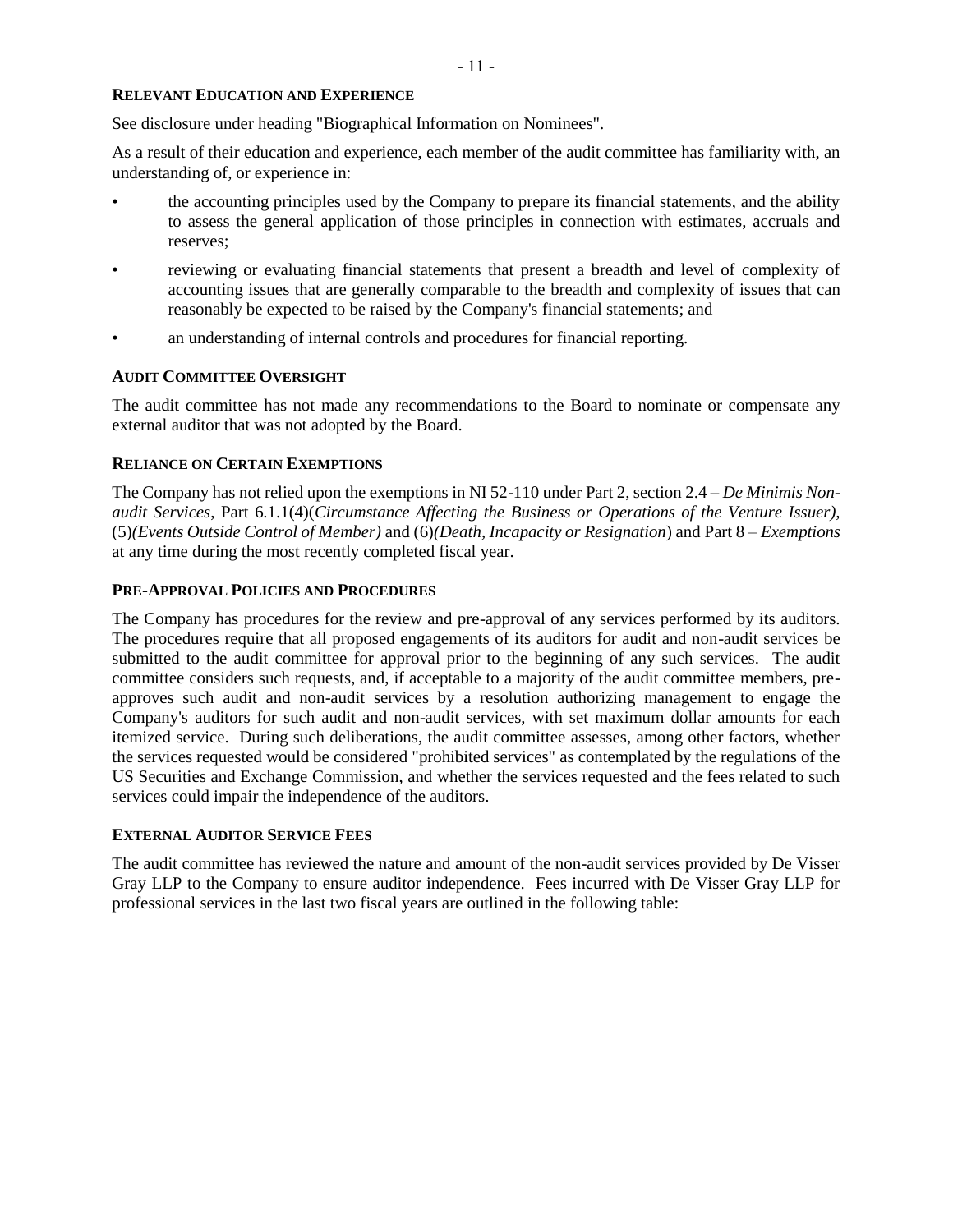| Nature of<br><b>Services</b> |                                                                                                                                                                                                                                                                                                                                                                                                                                                                 | <b>Fees Paid to</b><br><b>Auditor During</b><br><b>Year Ended</b><br><b>March 31, 2021</b> | <b>Fees Paid to</b><br><b>Auditor During</b><br><b>Year Ended</b><br><b>March 31, 2020</b> |
|------------------------------|-----------------------------------------------------------------------------------------------------------------------------------------------------------------------------------------------------------------------------------------------------------------------------------------------------------------------------------------------------------------------------------------------------------------------------------------------------------------|--------------------------------------------------------------------------------------------|--------------------------------------------------------------------------------------------|
| <b>Audit Fees</b>            | includes fees necessary to perform the annual audit and quarterly<br>reviews of the Company's financial statements. Audit Fees<br>include fees for review of tax provisions and for accounting<br>consultations on matters reflected in the financial statements.<br>Audit Fees also include audit or other attest services required<br>by legislation or regulation, such as comfort letters, consents,<br>reviews of securities filings and statutory audits. | \$18,000                                                                                   | \$20,000                                                                                   |
| Audit-Related<br>Fees        | includes services that are traditionally performed by the auditor.<br>These audit-related services include employee benefit audits,<br>due diligence assistance, accounting consultations on<br>proposed transactions, internal control reviews and audit or<br>attest services not required by legislation or regulation.                                                                                                                                      | Nil                                                                                        | Nil                                                                                        |
| <b>Tax Fees</b>              | includes fees for all tax services other than those included in<br>"Audit Fees" and "Audit-Related Fees". This category<br>includes fees for tax compliance, tax planning and tax advice.<br>Tax planning and tax advice includes assistance with tax<br>audits and appeals, tax advice related to mergers and<br>acquisitions, and requests for rulings or technical advice from<br>tax authorities.                                                           | Nil                                                                                        | Nil                                                                                        |
| All Other<br>Fees            | includes all other non-audit services.                                                                                                                                                                                                                                                                                                                                                                                                                          | Nil                                                                                        | Nil                                                                                        |
| Total                        |                                                                                                                                                                                                                                                                                                                                                                                                                                                                 | \$18,000                                                                                   | \$20,000                                                                                   |

# **EXEMPTION**

The Company is a venture issuer as defined by NI 52-110 and is relying upon the exemption in section 6.1 of NI 52-110 in respect of Part 3 – *Composition of the Audit Committee* and the exemption in section 6.2 of NI 52-110 in respect of Part 5 – *Reporting Obligations*.

### **CORPORATE GOVERNANCE**

### **GENERAL**

Corporate governance refers to the policies and structure of the board of directors of a company, whose members are elected by and are accountable to the shareholders of the company. Corporate governance encourages establishing a reasonable degree of independence of the board of directors from executive management and the adoption of policies to ensure the board of directors recognizes the principles of good management.

The Board is committed to sound corporate governance practices; as such practices are both in the interests of shareholders and help to contribute to effective and efficient decision-making.

### **BOARD OF DIRECTORS**

At March 31, 2021, there were four (4) members of the Board, namely: Robert Dickinson (Chairman of the Board and holder of more than 10% of the Common Shares), Scott Cousens (provides capital finance and investor relations guidance), Barry Coughlan (member of the audit committee) and Diane Nicolson (President and the Chief Executive Officer).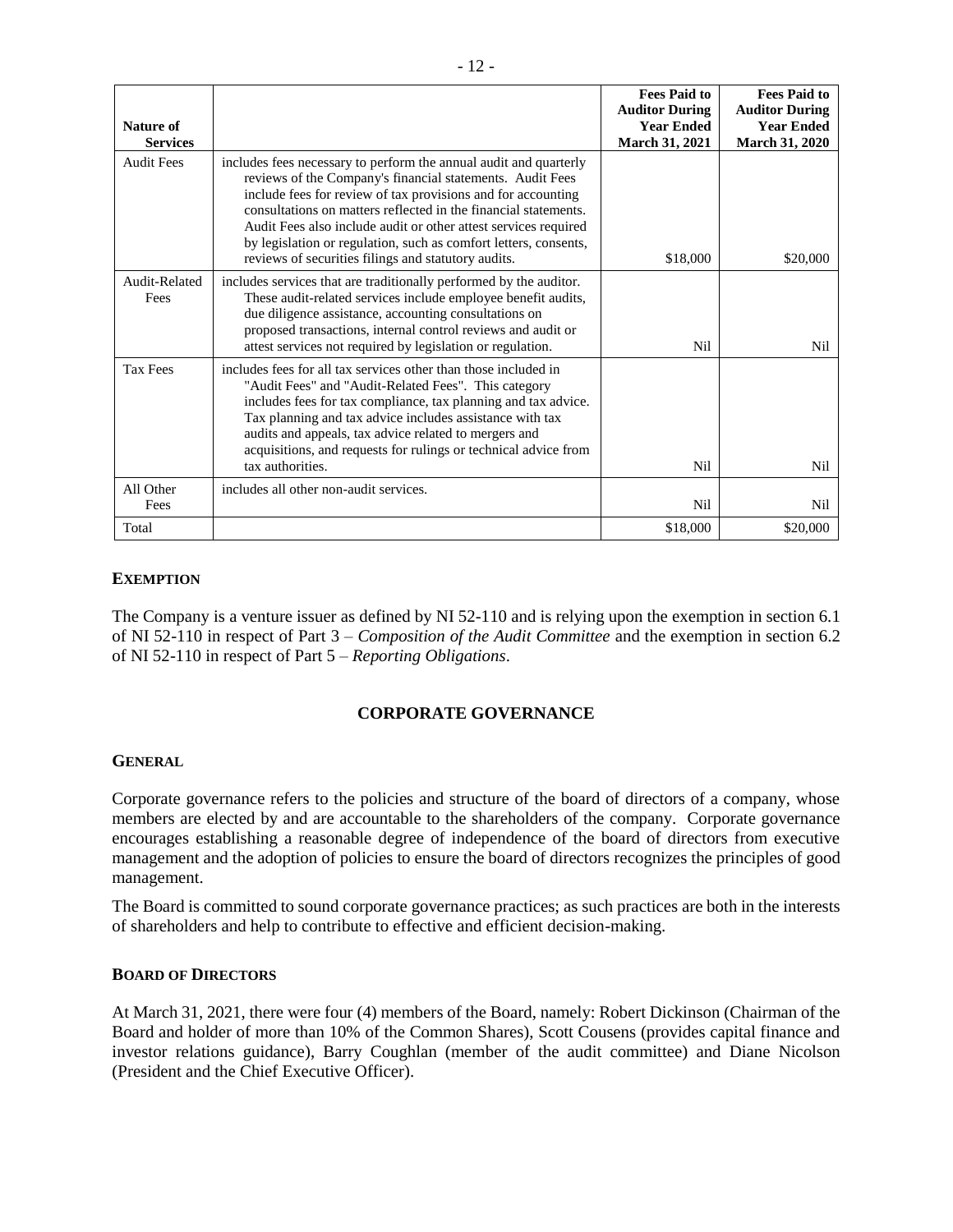Directors are considered to be independent if they have no direct or indirect material relationship with the Company. A "material relationship" is a relationship which could, in the view of the Board, be reasonably expected to interfere with the exercise of a director's independent judgment.

The Board facilitates its independent supervision over management in a number of ways including: by holding meetings without the presence of management; by retaining independent consultants; by relying on experience and understanding the obligations and expectations of directors and officers; and by reviewing corporate developments with larger shareholders, analysts and potential industry partners, where it deems necessary.

Messrs. Coughlan and Cousens, are independent directors of the Company. They are considered independent because they are not executive officers of the Company, and they do not receive any compensation other than for their role as directors. The non-independent directors (and the reason for that status) are Robert Dickinson (Chairman, and controls approximately 15.52% of the issued and outstanding Common Shares of the Company), and Diane Nicolson (President and Chief Executive Officer). The Company is taking steps to ensure that the duties generally performed by independent directors are being performed by both the independent directors and certain non-independent directors. The Board members have extensive experience as directors of public companies and are sensitive to the related corporate governance and financial reporting obligations associated with such positions. Thus the Board members are well versed in the obligations of directors and the expectations of independence.

### **OTHER DIRECTORSHIPS**

The section entitled "Election of Directors" above in this Information Circular gives details of other reporting issuers of which each director is a director or officer.

### **ORIENTATION AND CONTINUING EDUCATION**

The Company has traditionally retained experienced mining people as directors and hence the orientation needed is minimized. When new directors are appointed, they are acquainted with the Company's mineral projects and the expectations of directors. Board meetings generally include presentations by the Company's senior management and project staff in order to give the directors full insight into the Company's operations.

### **ETHICAL BUSINESS CONDUCT**

The Board has adopted a code of ethics policy which is available for viewing on the Company's website, [www.amarcresources.com.](http://www.amarcresources.com/) The Board also understands that the fiduciary duties placed on individual directors by the Company's governing corporate legislation and the common law and the restrictions placed by applicable corporate legislation on an individual director's participation in decisions of the Board in which the director has an interest have been sufficient to ensure that the Board operates independently of management and in the best interests of the Company.

### **NOMINATION OF DIRECTORS**

The Board reviews its size each year when it considers the number of directors required to carry out the Board's duties effectively and to maintain a diversity of views and experience.

The Board does not have a nominating committee; thus these functions are currently performed by the Board as a whole. However, if there is a change in the number of directors required by the Company, this policy will be reviewed.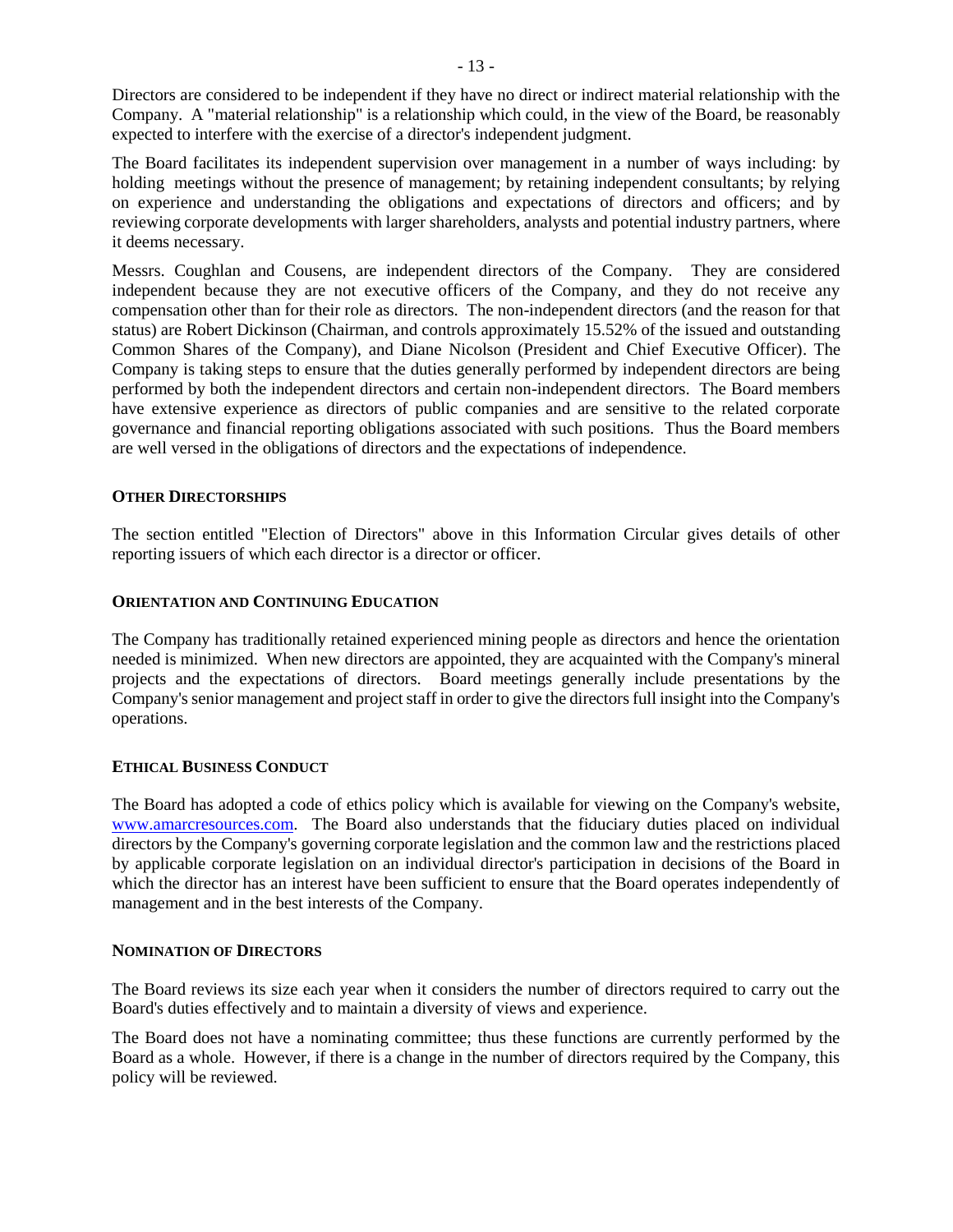### **COMPENSATION**

The Board determines the compensation for directors and executives. See *Compensation Discussion and Analysis*, the NEO *Summary Compensation Table* and the *Director Compensation Table* in Appendix A for details of compensation paid during the fiscal year ended March 31, 2021.

### **OTHER BOARD COMMITTEES**

The Board has no committees other than the audit committee.

#### **ASSESSMENTS**

The Board monitors, on an ongoing basis, the adequacy of information given to directors, communication between the Board and management, and the strategic direction and processes of the Board and its audit committee.

The Board of Directors of the Company (the "Board") determines the compensation for directors and executives. See *Compensation Discussion and Analysis*, the NEO *Summary Compensation Table* and the *Director Compensation* below, for details of compensation paid to management of the Company during the fiscal year ended March 31, 2021.

# **STATEMENT OF EXECUTIVE COMPENSATION**

### **NAMED EXECUTIVE OFFICER**

In this section "Named Executive Officer" ("NEO") means the Chief Executive Officer ("CEO"), the Chief Financial Officer ("CFO") and each of the three most highly compensated executive officers, other than the CEO and CFO, who were serving as executive officers at the end of the most recently completed financial year and whose total compensation was more than \$150,000 as well as any additional individuals for whom disclosure would have been provided except that the individual was not serving as an executive officer of the Company at the end of the most recently completed financial year.

At March 31, 2021 Dr. Diane Nicolson (President and CEO) and Sebastian Tang (CFO) are the NEOs of the Company for the purposes of the following disclosure.

#### **COMPENSATION DISCUSSION AND ANALYSIS**

The Board has not appointed a compensation committee, so the responsibilities relating to executive and director compensation, including: reviewing and recommending director compensation, overseeing the Company's base compensation structure and equity-based compensation program, recommending compensation of the Company's officers and employees, evaluating performance of officers generally and in light of annual goals and objectives, are performed by the plenary Board. No compensation consultants have been retained by the Company.

Executive compensation is comprised of short-term compensation in the form of a base salary and longterm ownership through the Company's share option plan. This structure ensures that a significant portion of executive compensation (stock options) is both long-term and "at risk" and, accordingly, is directly linked to the achievement of business results and the creation of long-term shareholder value. As the benefits of such compensation, if any, are not realized by officers until a significant period of time has passed, the ability of officers to take inappropriate or excessive risks that are beneficial to their compensation at the expense of the Company and the shareholders is extremely limited. Furthermore, the short-term component of the executive compensation (base salary) represents a relatively small part of the total compensation. As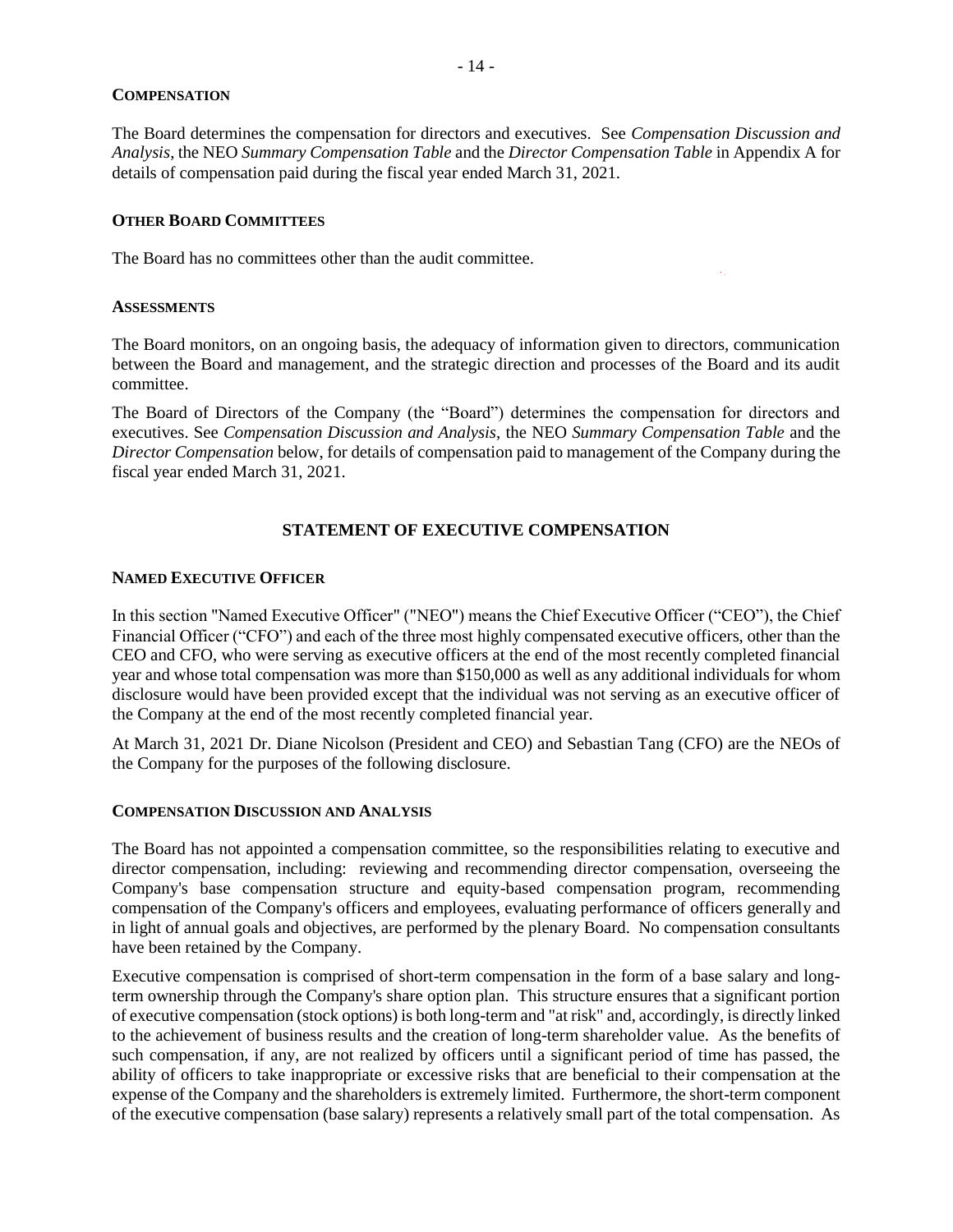a result, it is unlikely that an officer would take inappropriate or excessive risks at the expense of the Company or the shareholders that would be beneficial to their short-term compensation when their longterm compensation might be put at risk from their actions.

Due to the small size of the Company and the current level of the Company's activity, the Board is able to closely monitor and consider any risks which may be associated with the Company's compensation policies and practices. Risks, if any, may be identified and mitigated through regular meetings of the Board during which financial and other information of the Company are reviewed. No risks have been identified arising from the Company's compensation policies and practices that are reasonably likely to have a material adverse effect on the Company.

### **REPORT ON EXECUTIVE COMPENSATION**

This report on executive compensation has been authorized by the Board, which assumes responsibility for reviewing and monitoring the long-range compensation strategy for the Company's senior management. Ordinarily, the Board determines the type and amount of compensation for the Company's executive officers. In addition, the Board reviews the methodology utilized by the Company for setting salaries of employees throughout the organization.

Dr. Diane Nicolson works on the Company's activities substantially on a full-time basis. The remaining NEOs do not serve the Company solely on a full-time basis, and, consequently, compensation paid to them is allocated based on the estimated amount of time spent on their work for the Company.

### **Philosophy and Objectives**

The compensation program for the Company's senior management is designed to ensure that the level and form of compensation achieves certain objectives, including:

- (a) attracting and retaining talented, qualified and effective executives;
- (b) motivating the short and long-term performance of these executives; and
- (c) better aligning their interests with those of the Company's shareholders.

In compensating its senior management, the Company has employed a combination of base salary, bonus compensation and equity participation through its share option plan.

#### **Base Salary or Fees**

In the Board's view, paying base salaries or fees, which are competitive in the markets in which the Company operates, is a first step to attracting and retaining talented, qualified and effective executives. The NEOs are paid a salary or fee in order to ensure that the compensation package offered by the Company is in line with that offered by other companies in our industry, and as an immediate means of rewarding the NEO for efforts expended on behalf of the Company.

The salary or fee to be paid to a particular NEO is determined by gathering competitive salary information paid by comparable companies within the industry from a variety of sources, including surveys conducted by independent consultants and national and international list publications such as the Mercer Mining Industry Salary Survey and the Hays Group Global Mining Compensation Review. Payment of a cash salary or fee fits within the objective of the compensation program since it rewards each NEO for performance of his or her duties and responsibilities. Compensation of the CEO is required to be approved annually by the Board. Base salary or fees and bonus levels are determined taking into account independent market survey data.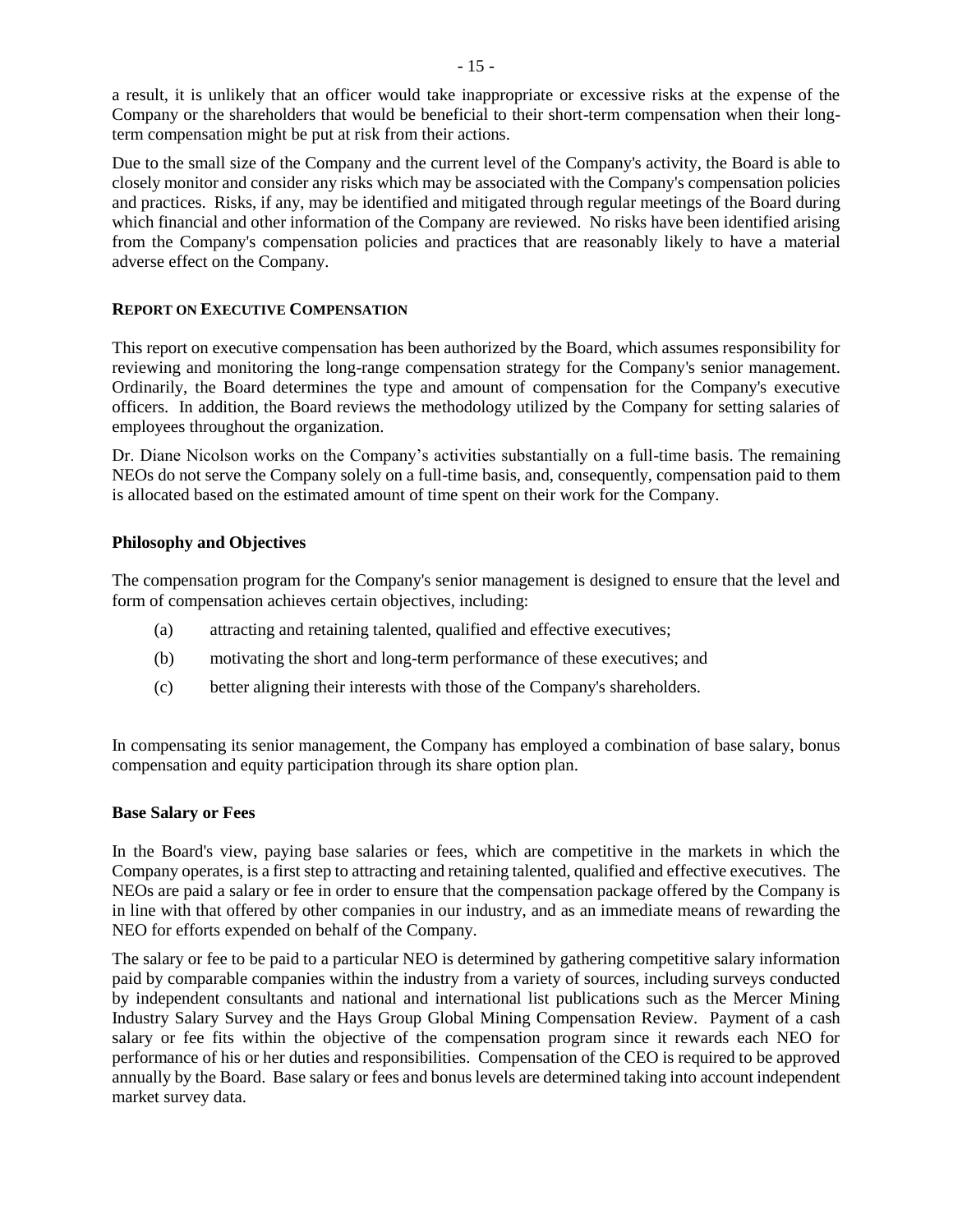Mr. Dickinson is a director of HDSI and does not serve the Company solely on a full-time basis. Dr. Nicolson is an employee of HDSI and Mr. Tang receives a consulting fee. The compensation amounts shown in the compensation tables herein reflect the amounts paid by the Company in respect of these individuals. Their compensation from the Company for time spent providing services is allocated based on time incurred on the Company's business.

### **Executive Compensation-Related Fees**

In respect of Dr. Nicolson, the Company obtained salary and bonus information through its affiliation with HDSI, and the receipt of such information was part of the overall services rendered by HDSI to the Company. No compensation was paid directly to HDSI or any compensation consultants in respect of executive compensation studies for the Company's two most recently completed financial years. Under a consulting agreement entered into during the year ended March 31, 2021, Mr. Tang provided invoices to the Company, pursuant to which he received consulting fees.

### **All Other Fees**

There were no other fees paid to any consultants or advisors relating to executive compensation.

### **Bonus Compensation**

The Board considers performance, shareholder benefits achieved, competitive factors and other matters in awarding bonuses, including if sufficient cash resources are available for the granting of bonuses.

### **Risk & Hedging Policy**

The Company considered the implications of the risks associated with the Company's compensation policies and practices and concluded that, given the nature of the Company's business and the role of the Board in overseeing the Company's executive compensation practices, the compensation policies and practices do not serve to encourage any NEO or individual at a principal business unit or division to take inappropriate or excessive risks, and no risks were identified arising from the Company's compensation policies and practices that are reasonably likely to have a material adverse effect on the Company.

The Company has adopted a policy restricting its executive officers or directors from purchasing financial instruments that are designated to hedge or offset a decrease in market value of equity securities granted as compensation or held, directly or indirectly, by its executive officers or directors. To the knowledge of the Company, none of the executive officers or directors has purchased such financial instruments.

#### **Equity Participation – Option-Based Awards**

The Company believes that encouraging its executives and employees to become shareholders is the best way of aligning their interests with those of its shareholders. Equity participation is accomplished through the Company's share option plan. Share options are granted to senior executives taking into account a number of factors, including the amount and term of options previously granted, base salary and bonuses and competitive factors. Options are generally granted to senior executives, which vest on terms established by the Board.

The only equity compensation plan which the Company has in place is the share option plan dated for reference September 15, 2010, as amended July 19, 2011 and November 25, 2011 (the "Plan"). The Plan was last approved by shareholders at the Company's last Annual General Meeting held January 26, 2021 and was established to provide incentive to qualified parties to increase their proprietary interest in the Company thereby encouraging their continuing association with the Company. The Plan is administered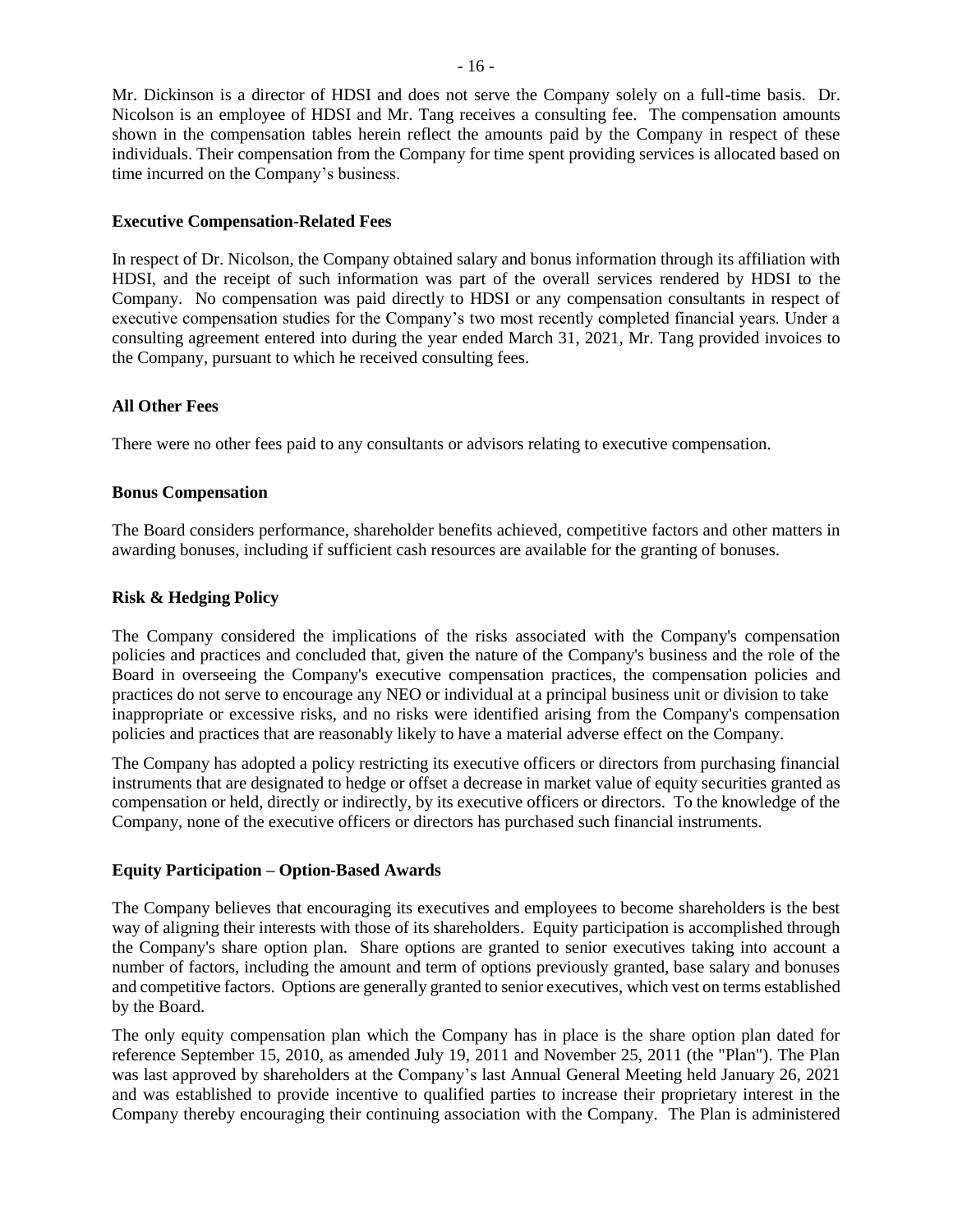by the Board and provides that options will be issued to directors, officers, employees or consultants of the Company or a subsidiary of the Company. The Plan also provides that the number of Common Shares issuable under the Plan, together with all of the Company's other previously established or proposed share compensation arrangements, may not exceed 10% of the total number of issued and outstanding Common Shares. All options expire on a date not later than 10 years after the date of grant of such option. As at March 31, 2021 there were incentive stock options outstanding to acquire up to, in the aggregate, 2,000,000 Common Shares at \$0.05 per share until October 3, 2024, of which 500,000 remained unvested at March 31, 2021.

### **Compensation Governance**

Given the evolving nature of the Company's business, the Board continues to review and redesign the overall compensation plan for senior management so as to continue to address the objectives identified above.

At least annually, the Board reviews the grants of share options to directors, management, employees and consultants.

The Black-Scholes method is used to value stock options. The share price on the date of grant is used to value share units. Stock options provide the holder with the opportunity to participate in the growth of the Company's share price.

### **Compensation of the CEO**

The compensation of the CEO is required to be approved by the Board. Base salary and bonus levels are determined taking into account independent market survey data.

The Board reviews any grants of share options to the CEO and any other member of the executive or senior management team annually.

As noted above under the heading "Bonus Compensation", incentives that may be paid to the CEO and any other member of the executive or senior management team are determined in respect of the performance of the individuals and management.

### **Actions, Decisions or Policies Made After March 31, 2021**

Given the evolving nature of the Company's business, the Board continues to review and redesign the overall compensation plan for senior management so as to continue to address the objectives identified above.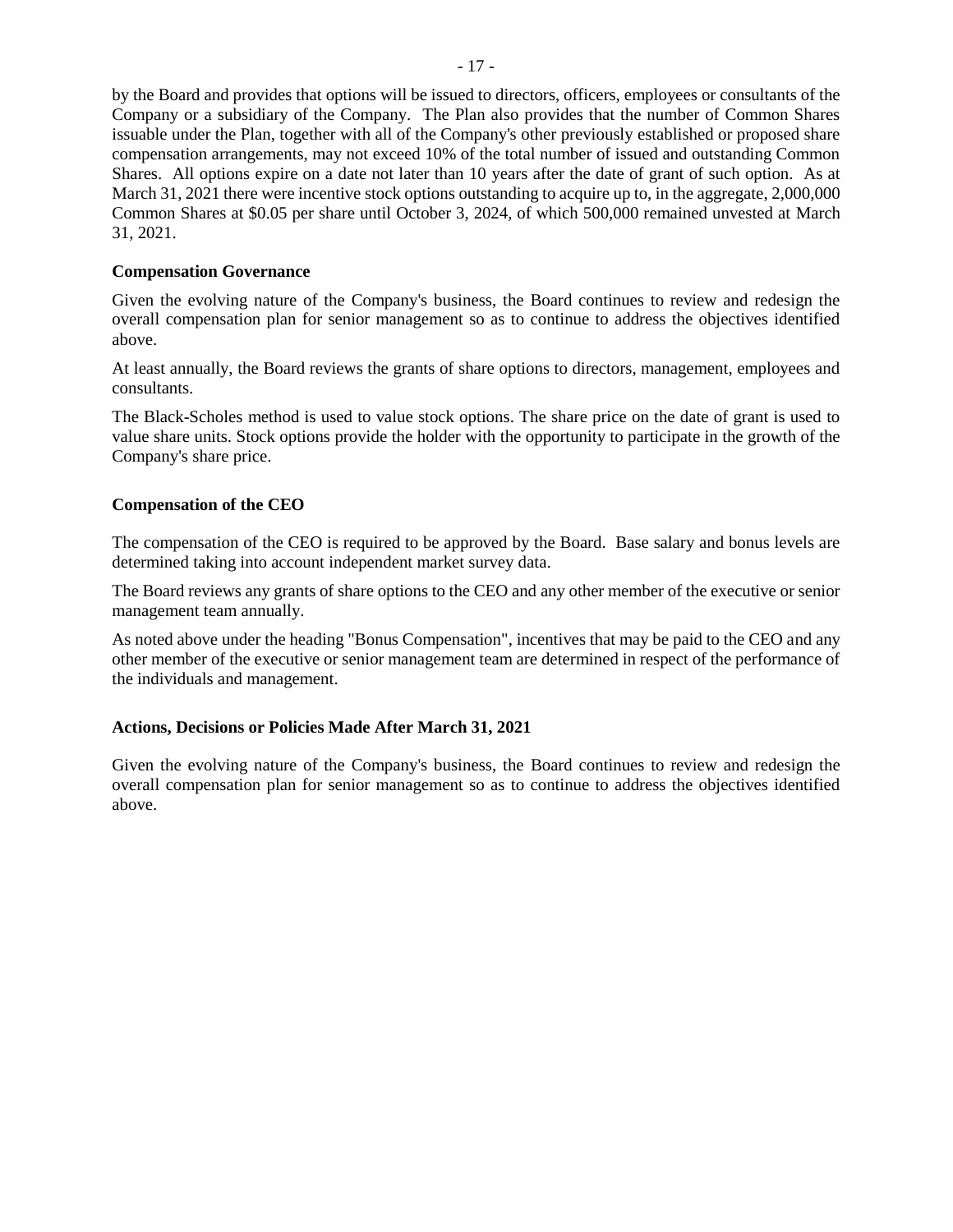#### **SUMMARY COMPENSATION TABLE**

|                               |        |         |        |                       | Non-equity incentive |            |         |              |              |
|-------------------------------|--------|---------|--------|-----------------------|----------------------|------------|---------|--------------|--------------|
|                               |        |         | Share- | Option-               | Annual               | Long-term  |         |              |              |
|                               |        |         | based  | based                 | incentive            | incentive  | Pension | All other    | Total        |
|                               | Fiscal | Salary  | awards | awards <sup>(5)</sup> | plans                | plans      | value   | compensation | compensation |
|                               | Year   | (\$)    | (\$)   | (\$)                  | $($ \$)              | $($ \$)    | (\$)    | (\$)         | (\$)         |
| Diane Nicolson <sup>(1)</sup> | 2021   | 187,332 | Ni1    | 17,888                | Nil                  | Nil        | Nil     | Nil          | 205,220      |
|                               | 2020   | 195,000 | Nil    | 42,124                | Nil                  | Nil        | Nil     | Nil          | 237,124      |
|                               | 2019   | 213,000 | Ni1    | Nil                   | Nil                  | Nil        | Nil     | Nil          | 213,000      |
| Sebastian Tang <sup>(2)</sup> | 2021   | 10,000  | Nil    | <b>Nil</b>            | Nil                  | Nil        | Nil     | Nil          | 10,000       |
|                               | 2020   | Nil     | Ni1    | <b>Nil</b>            | Nil                  | Nil        | Nil     | Nil          |              |
|                               | 2019   | Nil     | Nil    | Nill                  | <b>Nil</b>           | Nil        | Nil     | Nil          |              |
| Michael Lee <sup>(1)(3)</sup> | 2021   | Nil     | Nil    | <b>Nil</b>            | Nil                  | Nil        | Nil     | Nil          | $\Omega$     |
|                               | 2020   | 22,000  | Nil    | <b>Nil</b>            | <b>Nil</b>           | Nil        | Nil     | Nil          | 22,000       |
|                               | 2019   | 3,000   | Nil    | Nil                   | Nil                  | Nil        | Nil     | <b>Nil</b>   | 3,000        |
| Luqman Khan <sup>(1)(4)</sup> | 2021   | Nil     | Ni1    | Nil                   | <b>Nil</b>           | <b>Nil</b> | Nil     | Nil          | 0            |
|                               | 2020   | Nil     | Nil    | Nill                  | <b>Nil</b>           | Nil        | Nil     | <b>Nil</b>   | $\Omega$     |
|                               | 2019   | 16,000  | Nil    | Nil                   | Nil                  | Nil        | Nil     | <b>Nil</b>   | 16,000       |

(1) Pursuant to the Corporate Services Agreement with HDSI, compensation for Dr. Nicolson, Mr. Lee and Mr. Khan were allocated to the Company on the basis of time spent in respect of the Company's business. Mr. Lee and Mr. Khan did not serve the Company on a substantially full-time basis.

<sup>(2)</sup> Mr. Tang was appointed CFO in July 2020; Mr. Tang does not serve the Company on a full-time basis and is compensated pursuant to a consulting agreement.

(3) Mr. Lee was appointed CFO in January 2019 and ceased being CFO in June 2020.

(4) Mr. Khan ceased being CFO in December 2018.

<sup>(5)</sup> The Company calculated the compensation cost by using the Black-Scholes model. The options were subject to vesting provisions, pursuant to which \$42,124 was recognized in share-based compensation in the year ended March 31, 2020 and \$17,888 in the year ended March 31, 2021.

After March 31, 2021, Jeannine Webb was appointed as CFO of the Company in October 1, 2021.

### **INCENTIVE PLAN AWARDS**

### *Outstanding Share-Based Awards and Option-Based Awards*

There were no awards to NEOs in the year ended March 31, 2021. The following table discloses the particulars of all awards for each NEO outstanding at the end of the Company's financial years ended March 31, 2021 including awards granted by the Company or any subsidiary of the Company before this most recently completed financial year: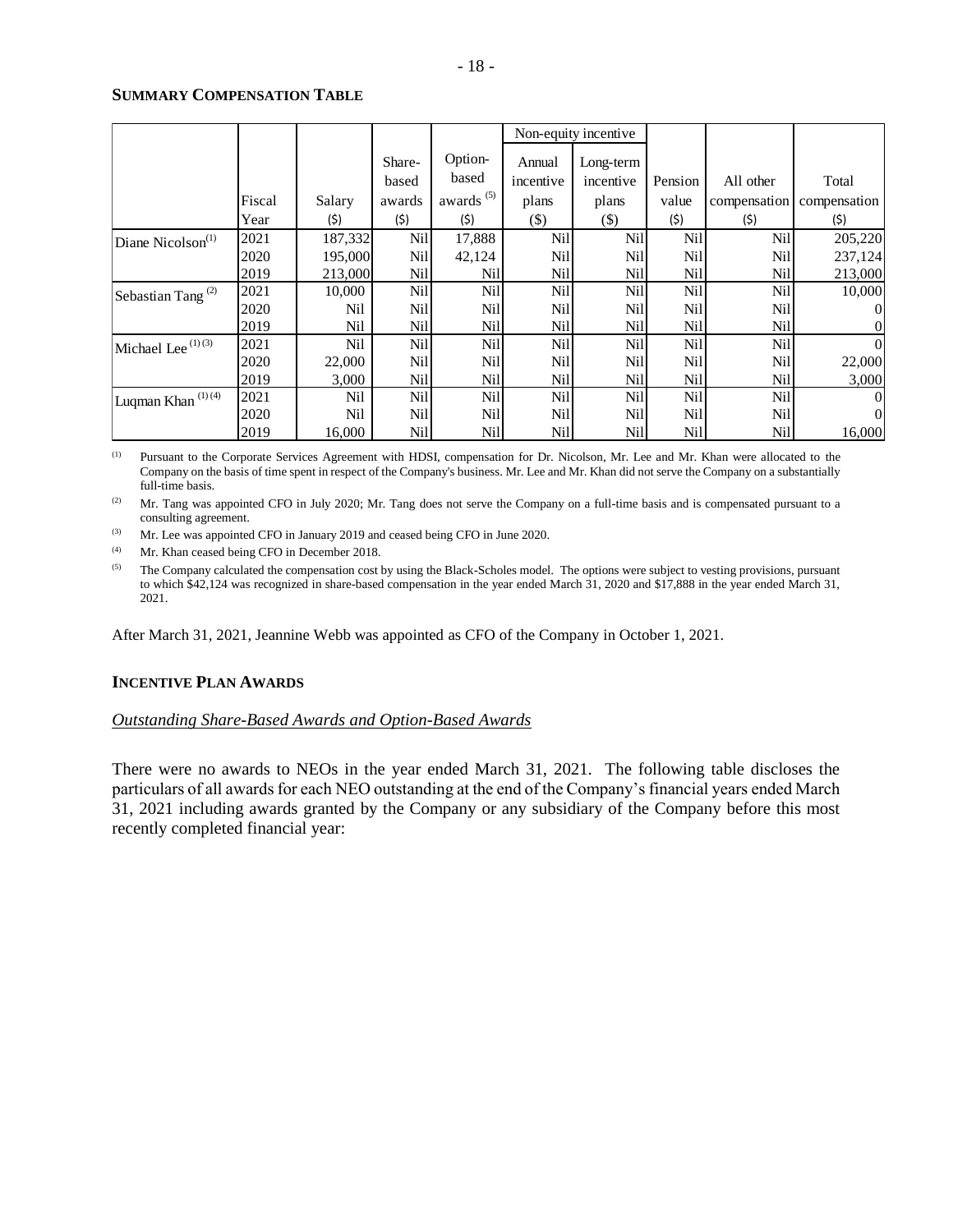|                       |                        | <b>Option-based Awards</b> |            |                  | <b>Share-based Awards</b> |             |                                     |  |
|-----------------------|------------------------|----------------------------|------------|------------------|---------------------------|-------------|-------------------------------------|--|
|                       |                        |                            |            |                  |                           | Market or   | Market or                           |  |
|                       |                        |                            |            |                  |                           |             | Number of payout value payout value |  |
|                       | Number of              |                            |            |                  | shares or                 | of share-   | of vested                           |  |
|                       | <b>Securities</b>      |                            |            | Value of un-     | units of                  | based       | share-based                         |  |
|                       | underlying             | Option                     | Option     | exercised in-    | shares that               | awards that | awards not                          |  |
|                       | unexercised            | exercise                   | expiration | the-money        | have not                  | have not    | paid out or                         |  |
| <b>Name</b>           | options <sup>(1)</sup> | price                      | date       | options $^{(2)}$ | vested                    | vested      | distributed                         |  |
|                       | $(\#)$                 | \$)                        |            | \$)              | $(\#)$                    | \$)         | \$)                                 |  |
| <b>Diane Nicolson</b> | (3)<br>2,000,000       | 0.050                      | 10-Mar-24  | 160,000          | N/A                       | N/A         | N/A                                 |  |
| <b>Sebatian Tang</b>  | <b>Nil</b>             | N/A                        | N/A        | N/A              | N/A                       | N/A         | N/A                                 |  |

(1) All of the grants listed above are grants by the Company of options to purchase Common shares pursuant to the Stock Option Plan. Each option entitles the holder to purchase one Common share.

<sup>(2)</sup> "In-the-money options" means the excess of the market value of the Company's shares on March 31, 2020 over the exercise price of the options. The last trading price of the Company's shares on the TSX Venture Exchange ("**TSX-V**") on March 31, 2020 was \$0.03.

(3) At March 21,  $2021$ , 500,000 incentive stock options of the 2,000,000 granted in the year ended March 31, 2020, remained unvested.

#### *Incentive Plan Awards – Value Vested or Earned During the Year*

The following table summarizes the value of each incentive plan award vested or earned by each NEO during the financial year ended March 31, 2021:

|                       | Option-based awards-<br>Value vested during the<br>$\mathbf{year}^{(1)}$ | Value vested during the<br>vear | Share-based awards - Non-equity incentive plan<br>compensation - Value<br>earned during the year |
|-----------------------|--------------------------------------------------------------------------|---------------------------------|--------------------------------------------------------------------------------------------------|
| Name                  |                                                                          | (\$)                            | (\$)                                                                                             |
| <b>Diane Nicolson</b> | Nill                                                                     | N/A                             | N/A                                                                                              |
| <b>Sebastian Tang</b> | Nill                                                                     | N/A                             | N/A                                                                                              |

<sup>(1)</sup> "Value vested during the year" means the aggregate dollar value that would have been realized if the options under the option-based award had been exercised on the vesting date. This amount is calculated by determining the difference between the market price of the underlying securities at exercise and the exercise or base price of the options under the option-based award on the vesting date.

#### **PENSION PLAN BENEFITS**

The Company has no pension or deferred compensation plans for its directors, officers or employees.

#### **TERMINATION AND CHANGE OF CONTROL BENEFITS**

Except as described herein, there is no written employment contract between the Company and any NEO. Dr. Nicolson is employed by HDSI and is seconded to the Company.

There are no compensatory plan(s) or arrangement(s), with respect to the NEOs resulting from the resignation, retirement or any other termination of employment of the officer's employment or from a change of the NEO's responsibilities following a change in control.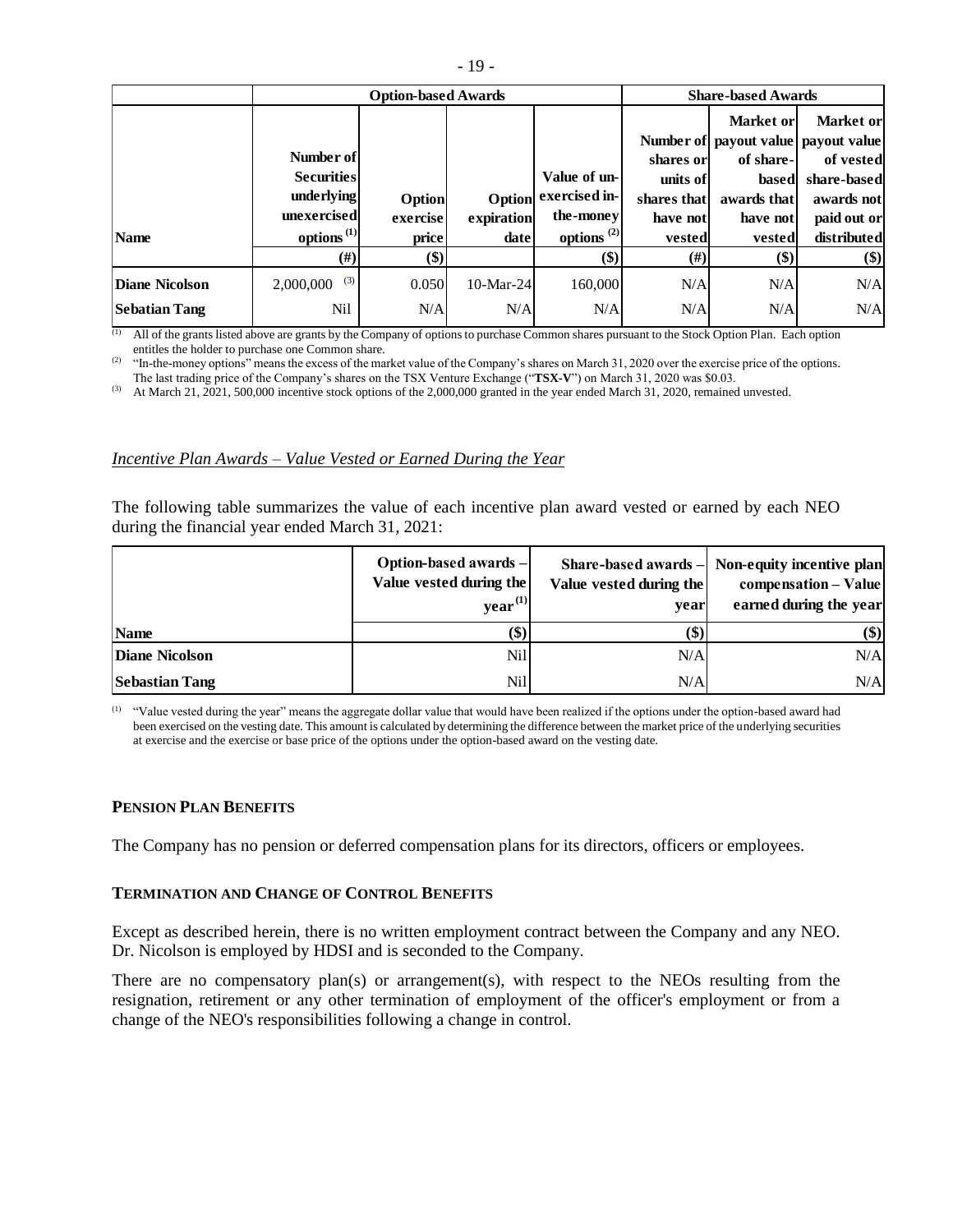### **DIRECTOR COMPENSATION**

There was no compensation paid to the directors, excluding a director who is also a NEO as set out in disclosure above, for the Company's most recently completed financial year ended March 31, 2021.

#### **Incentive Plan Awards**

In respect of Directors, other than for Dr. Nicolson as disclosed above, there were no outstanding sharebased or option-based awards outstanding at March 31, 2021 and there were no incentive plan awards vested or earned during the year ended March 31, 2021.

### **SECURITIES AUTHORIZED FOR ISSUANCE UNDER EQUITY COMPENSATION PLANS**

The following table sets out equity compensation plan information as at the Company's March 31, 2021 fiscal year end:

|                                                                       | Number of securities to be<br>issued upon exercise of<br>outstanding options | Weighted-average<br>exercise price of<br>outstanding options | Number of securities remaining<br>available for future issuance under<br>equity compensation plans (excluding<br>securities reflected in column (a) |
|-----------------------------------------------------------------------|------------------------------------------------------------------------------|--------------------------------------------------------------|-----------------------------------------------------------------------------------------------------------------------------------------------------|
| Plan Category                                                         | (a)                                                                          | (b)                                                          | (c)                                                                                                                                                 |
| Equity compensation plans approved<br>by securityholders (the "Plan") | 2,000,000                                                                    |                                                              | 16,060,289                                                                                                                                          |
| Equity compensation plans not<br>approved by securityholders          | N/A                                                                          | N/A                                                          | N/A                                                                                                                                                 |
| Total                                                                 | 2,000,000                                                                    |                                                              | 16,060,289                                                                                                                                          |

See "Particulars of Matters to be Acted Upon" for a description of the material terms of the Company's Share Option Plan.

# **INDEBTEDNESS OF DIRECTORS AND EXECUTIVE OFFICERS**

No directors, proposed nominees for election as directors, executive officers or their respective associates or affiliates, or other management of the Company were indebted to the Company as of the end of the most recently completed financial year or as at the date hereof.

### **INTEREST OF INFORMED PERSONS IN MATERIAL TRANSACTIONS**

To the knowledge of management of the Company, no informed person (a director, officer or holder of 10% or more of the Common Shares) or nominee for election as a director of the Company or any associate or affiliate of any informed person or proposed director had any interest in any transaction which has materially affected or could materially affect the Company or any of its subsidiaries during the fiscal year ended March 31, 2021, or has any interest in any material transaction in the current year other than as set out herein.

As at the date of this document, the Company owes Mr. Dickinson or companies controlled by Mr. Dickinson, loan principal of \$1,000,000.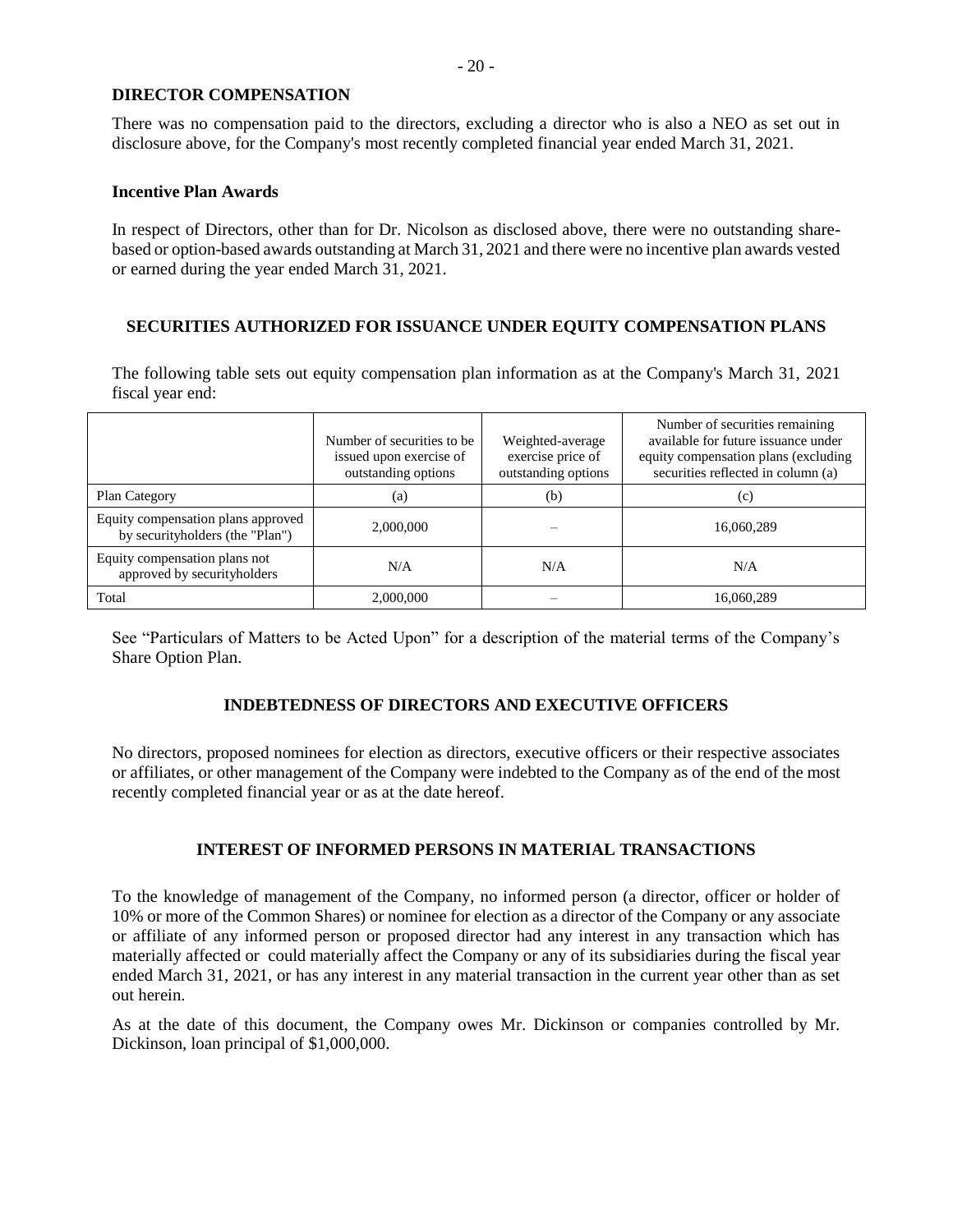# **MANAGEMENT CONTRACTS**

Hunter Dickinson Inc. ("HDI") and its wholly-owned subsidiary Hunter Dickinson Services Inc. ("HDSI") are private companies established by a group of mining professionals. HDSI provides contract services for a number of mineral exploration and development companies, and also to companies that are outside of the mining and mineral development space. Amarc acquires services from a number of related and arms-length contractors, and it is at Amarc's discretion that HDSI provides certain contract services.

The Company has one director in common with HDSI, namely Robert Dickinson. The Company's President, Chief Executive Officer and Director and Corporate Secretary are employees of HDSI and are contracted to work for the Company under an employee secondment agreement between the Company and HDSI.

Pursuant to an agreement dated July 2, 2010, HDSI provides certain cost effective technical, geological, corporate communications, regulatory compliance, and administrative and management services to the Company, on a non-exclusive basis as needed and as requested by the Company. As a result of this relationship, the Company has ready access to a range of diverse and specialized expertise on a regular basis, without having to engage or hire full-time employees or experts. The Company benefits from the economies of scale created by HDSI which itself serves several clients both within and external to the exploration and mining sector.

The Company is not obligated to acquire any minimum amount of services from HDSI. The monetary amount of the services received from HDSI in a given period of time is a function of annually set and agreed charge-out rates for and the time spent by each HDSI employee engaged by the Company.

HDSI also incurs third-party costs on behalf of the Company. Such third party costs include, for example, capital market advisory services, communication services and office supplies. Third-party costs are billed at cost, without markup.

There are no ongoing contractual or other commitments resulting from the Company's transactions with HDSI, other than the payment for services already rendered and billed. The agreement may be terminated upon 60 days' notice by either the Company or HDSI.

The following is a summary of transactions with HDSI that occurred during the years ended March 31, 2021, 2020 and 2019:

| (rounded to the nearest thousand CAD)                                                        | 2021      |   | 2020      |   | 2019      |
|----------------------------------------------------------------------------------------------|-----------|---|-----------|---|-----------|
| Services received from HDSI and as requested by the<br>Company                               | 914.000   | S | 1,272,000 | S | 1,620,000 |
| Information technology – infrastructure and support services                                 | 60,000    |   | 60,000    |   | 60,000    |
| Reimbursement, at cost, of third-party expenses incurred by<br>HDSI on behalf of the Company | 79,000    |   | 104,000   |   | 63,000    |
| Total                                                                                        | 1.053.000 | S | 1,436,000 |   | 1,743,000 |

#### **Transactions with HDSI**

United Mineral Services Ltd. ("UMS") is a private company wholly-owned by one of the directors of the Company. UMS is engaged in the acquisition and exploration of mineral property interests.

The following is a summary of transactions with UMS that occurred during the years ended March 31, 2021, 2020 and 2019: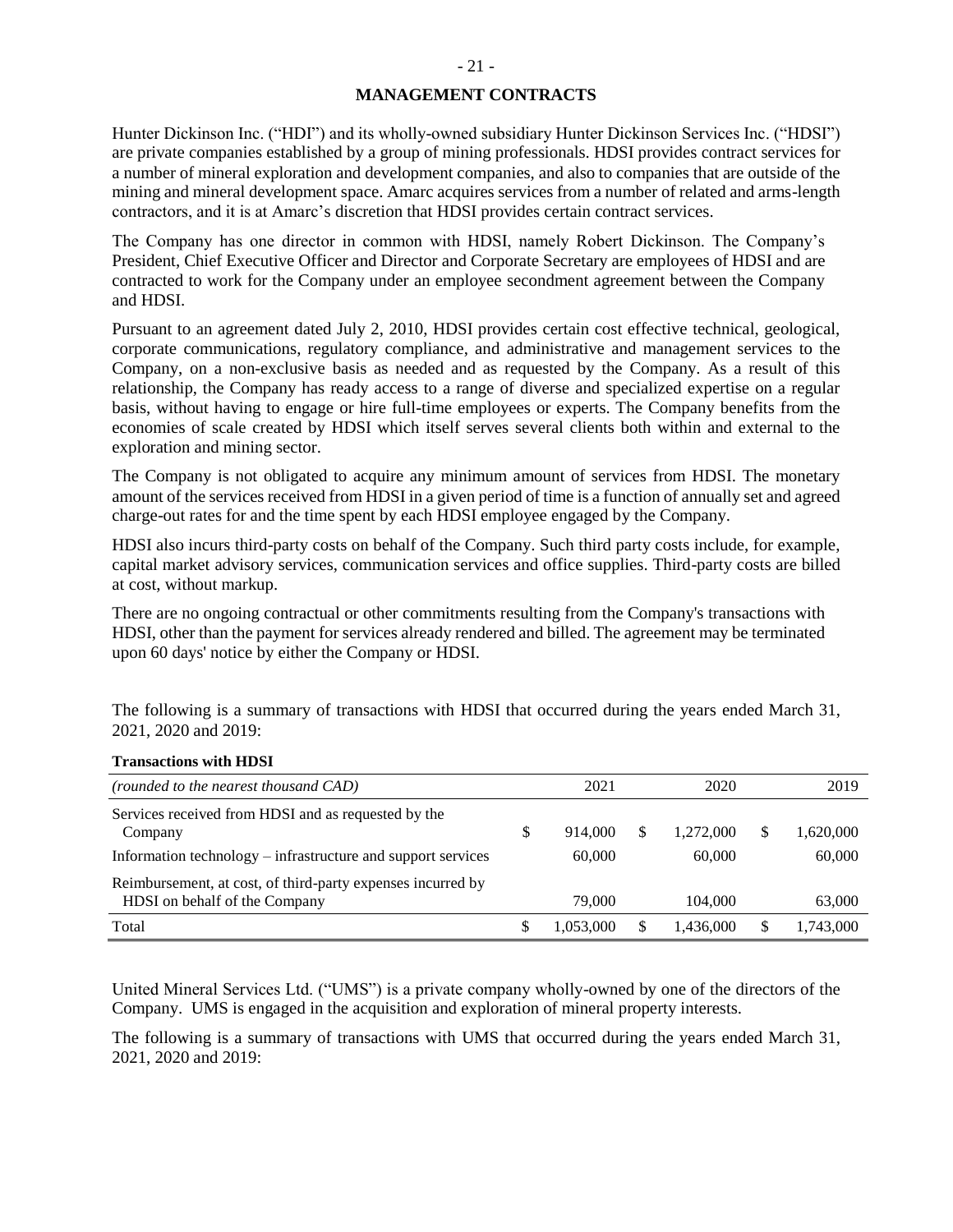| Transactions with UMS                                      |         |       |   |        |
|------------------------------------------------------------|---------|-------|---|--------|
|                                                            | 2021    | 2020  |   | 2019   |
| Services received from UMS and as requested by the Company | -       | 813   | S | 36,000 |
| Interest and finance charges                               |         | 616   |   |        |
| Reimbursement of third-party expenses incurred by UMS on   |         |       |   |        |
| behalf of the Company                                      | 138,009 | 8.442 |   | 19,000 |
|                                                            | 138,009 | 9.871 |   | 55,000 |

## **PARTICULARS OF MATTERS TO BE ACTED UPON**

### **SHARE OPTION PLAN**

### **Introduction**

The Company has a Share Option Plan dated for reference September 15, 2010, as amended July 19, 2011 and November 25, 2011 (the "Plan"), which is a "rolling" plan. Under the Plan, options totaling a maximum of 10% of the Common Shares outstanding from time to time are available for grant.

To comply with TSXV policies covering "rolling" option plans, continued grants under the Plan must be approved annually by the shareholders of the Company. At the Meeting shareholders will be asked to ratify and approve the Plan for continuation until the next annual general meeting of the Company. The Plan was last approved by shareholders of the Company at the annual general meeting held on November 21, 2019.

As at March 31, 2021 there were 186,602,894 Common Shares issued and outstanding. Accordingly, under the Plan the Company has the authority to grant options to purchase up to a total of 18,660,289 Common Shares. At the date of this Information Circular, 2 million options to purchase Common Shares were granted and outstanding under the Plan. Therefore a further 16,660,289 Common Shares, representing 8.8% of the outstanding Common Shares, remain available for reserve for exercise of options to be granted under the Plan, at the Board's discretion, to eligible optionees (the "Optionees").

### **Material Terms of the Plan**

The following is a summary of the material terms of the Plan:

- (a) Persons who are Service Providers to the Company or its affiliates, or who are providing services to the Company or its affiliates, are eligible to receive grants of options under the Plan;
- (b) Options granted under the Plan are non-assignable and non-transferable and are issuable for a period of up to 10 years and the exercise price must be paid in full upon exercise of options;
- (c) For options granted to Service Providers, the Company must ensure that the proposed Optionee is a bona fide Service Provider of the Company or its affiliates;
- (d) An Option granted to any Service Provider will expire 90 days (or such other time, not to exceed one year, as shall be determined by the Board as at the date of grant or agreed to by the Board and the Optionee at any time prior to expiry of the Option), after the date the Optionee ceases to be employed by or provide services to the Company, but only to the extent that such Option was vested at the date the Optionee ceased to be so employed by or to provide services to the Company;
- (e) If an Optionee dies, any vested option held by him or her at the date of death will become exercisable by the Optionee's lawful personal representatives, heirs or executors until the earlier of one year after the date of death of such Optionee and the date of expiration of the term otherwise applicable to such option;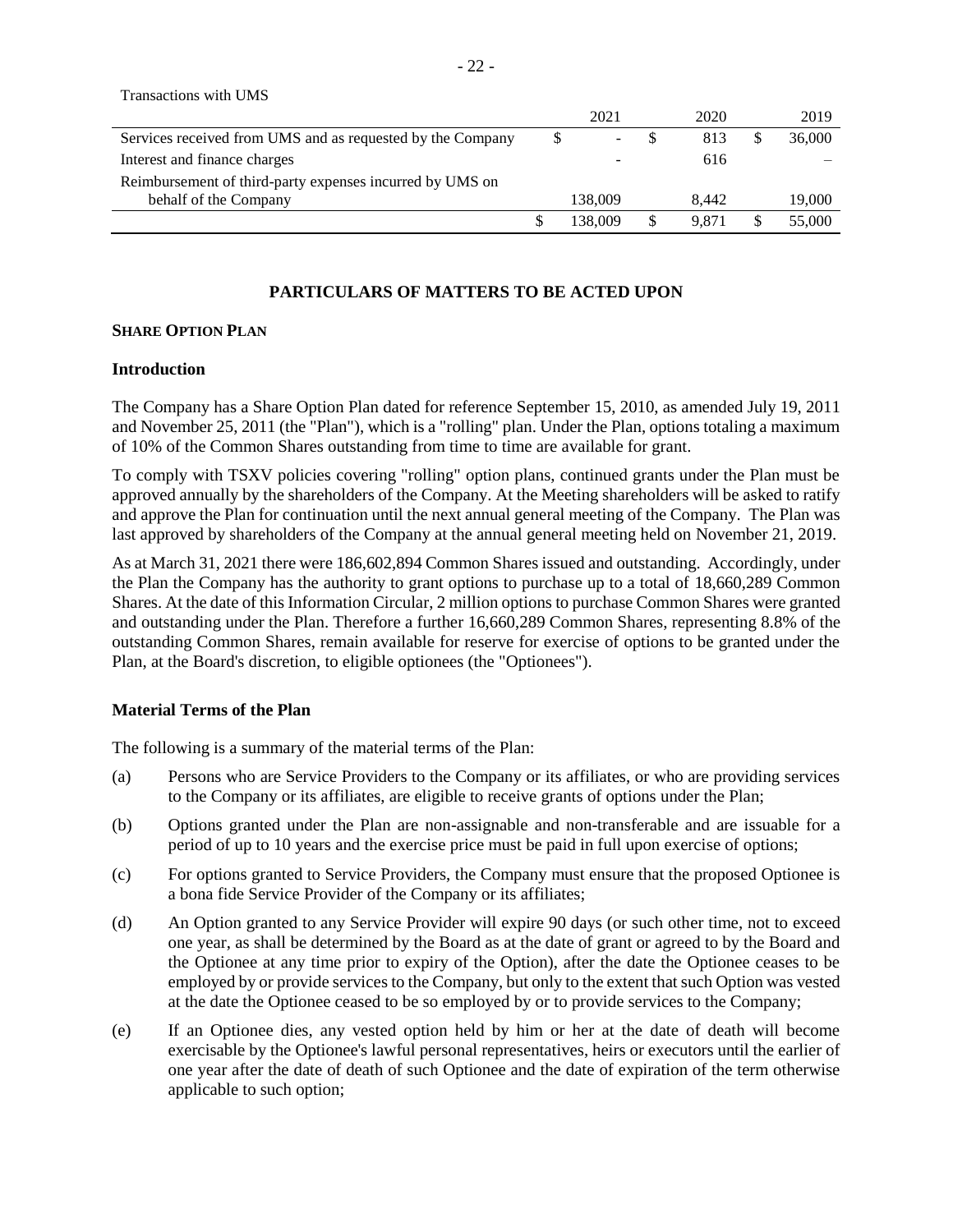- (f) In the case of an Optionee being dismissed from employment or service for cause, such Optionee's options, whether or not vested at the date of dismissal, will immediately terminate without right to exercise same;
- (g) The exercise price of each option will be set by the Board on the effective date of the option and will not be less than the Discounted Market Price (as defined in Policy 1.1 of the Policies);
- (h) Vesting of options shall be at the discretion of the Board, and will generally be subject to: (i) the Service Provider remaining employed by or continuing to provide services to the Company or its affiliates, as well as, at the discretion of the Board, achieving certain milestones which may be defined by the Board from time to time or receiving a satisfactory performance review by the Company or its affiliates during the vesting period; or (ii) the Service Provider remaining as a Director of the Company or its affiliates during the vesting period; and
- (i) in the event of a change of control occurring, all options subject to vesting provisions shall be deemed to have immediately vested, subject to the TSXV approval.
- (j) The Board reserves the right in its absolute discretion to amend, suspend, terminate or discontinue the Plan with respect to all Plan shares in respect of options which have not yet been granted under the Plan; and
- (k) The Board may, without shareholder approval:
	- (i) amend the Plan to correct typographical, grammatical or clerical errors;
	- (ii) change the vesting provisions of an option granted under the Plan, subject to prior written approval of the TSXV, if applicable;
	- (iii) change the termination provision of an option granted under the Plan if it does not entail an extension beyond the original expiry date of such option;
	- (iv) make such amendments to the Plan as are necessary or desirable to reflect changes to securities laws applicable to the Company;
	- (v) make such amendments as may otherwise be permitted by the TSXV Policies;
	- (vi) if the Company becomes listed or quoted on a stock exchange or stock market senior to the TSXV, make such amendments as may be required by the policies of such senior stock exchange or stock market; and
	- (vii) amend the Plan to reduce the benefits that may be granted to Service Providers.

#### *Restrictions of the Plan*

The Plan is subject to the following restrictions, which restrictions are included as part of the material terms of the Plan:

- (a) The Company must not grant an option to any one director, employee, consultant, or consultant company (the "Service Provider") in any 12 month period that exceeds 5% of the outstanding shares, unless the Company has obtained approval by a majority of the votes cast by the shareholders of the Company eligible to vote at a shareholders' meeting, excluding votes attaching to shares beneficially owned by Insiders and their Associates (defined below) ("Disinterested Shareholder Approval");
- (b) The aggregate number of options granted to all employees conducting Investor Relations Activities in any 12 month period must not exceed 2% of the outstanding shares calculated at the date of the grant, without the prior consent of the TSXV;
- (c) The Company must not grant an option to any one consultant in any 12 month period that exceeds 2% of the outstanding shares calculated at the date of the grant of the option;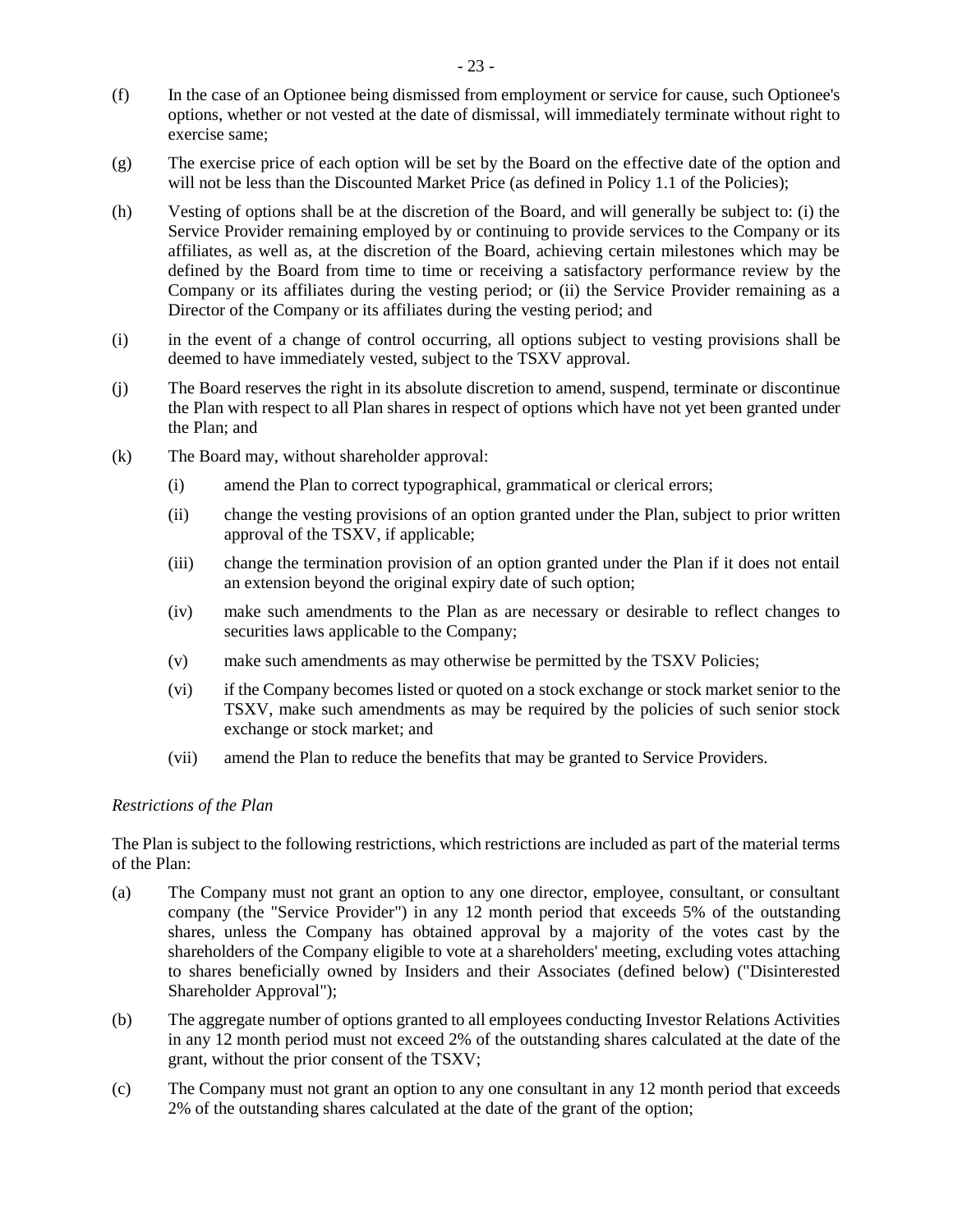- (d) The Company is required to obtain Disinterested Shareholder Approval prior to any of the following actions becoming effective:
	- i. The Plan, together with all of the Company's previous Share Compensation Arrangements (as defined in the Plan), could result at any time in:
		- The aggregate number of Common Shares reserved for issuance under Options granted to Insiders exceeding 10% of the Outstanding Shares in the event that this Plan is amended to reserve for issuance more than 10% of the Outstanding Shares;
		- the number of optioned shares issued to Insiders in any 12 month period must not exceed 10% of the outstanding shares (in the event that the Plan is amended to reserve for issuance more than 10% of the outstanding shares) unless the Company has obtained Disinterested Shareholder Approval to do so; and
		- the issuance to any one Optionee, within a 12-month period, of a number of Common Shares exceeding 5% of the Outstanding Shares; or
	- ii. Any reduction in the exercise price of an option previously granted to an Insider.

A copy of the Plan will be available for inspection at the Meeting.

#### **Definitions**

An "ordinary resolution" is a resolution passed by the shareholders of the Company at a general meeting by a simple majority of the votes cast in person or by proxy.

A "disinterested shareholder" means a shareholder that is not an Insider to whom options may be granted under the Plan and any Associates of such Insider.

An "Insider" is a director or an officer of the Company, a director or an officer of a company that is itself an Insider or a subsidiary of an Insider, or a person that has beneficial ownership of, and/or control or direction, either directly or indirectly over, securities of the Company carrying more than 10% of the voting rights attached to all the Company's outstanding voting securities.

An "Associate" means if used to indicate a relationship with any person,

- (a) a partner, other than a limited partner, of that person,
- (b) a trust or estate in which that person has a substantial beneficial interest or for which that person serves as trustee or in a similar capacity,
- (c) an issuer in respect of which that person beneficially owns or controls, directly or indirectly, voting securities carrying more than 10% of the voting rights attached to all outstanding voting securities of the issuer, or
- (d) a relative, including the spouse, of that person or a relative of that person's spouse, if the relative has the same home as that person.

#### **Vote Required and Recommendation of the Board**

At the Meeting, Shareholders will be asked to consider ratification and approval of the Plan for continuation, and to vote on the ordinary resolution, with or without variation, as follows:

"**BE IT RESOLVED** THAT the Share Option Plan dated for reference September 15, 2010, as amended July 19, 2011 and November 25, 2011, be ratified and approved for continuation until the next annual general meeting of the Company."

The Board recommends that shareholders vote **in favour** of the Plan.